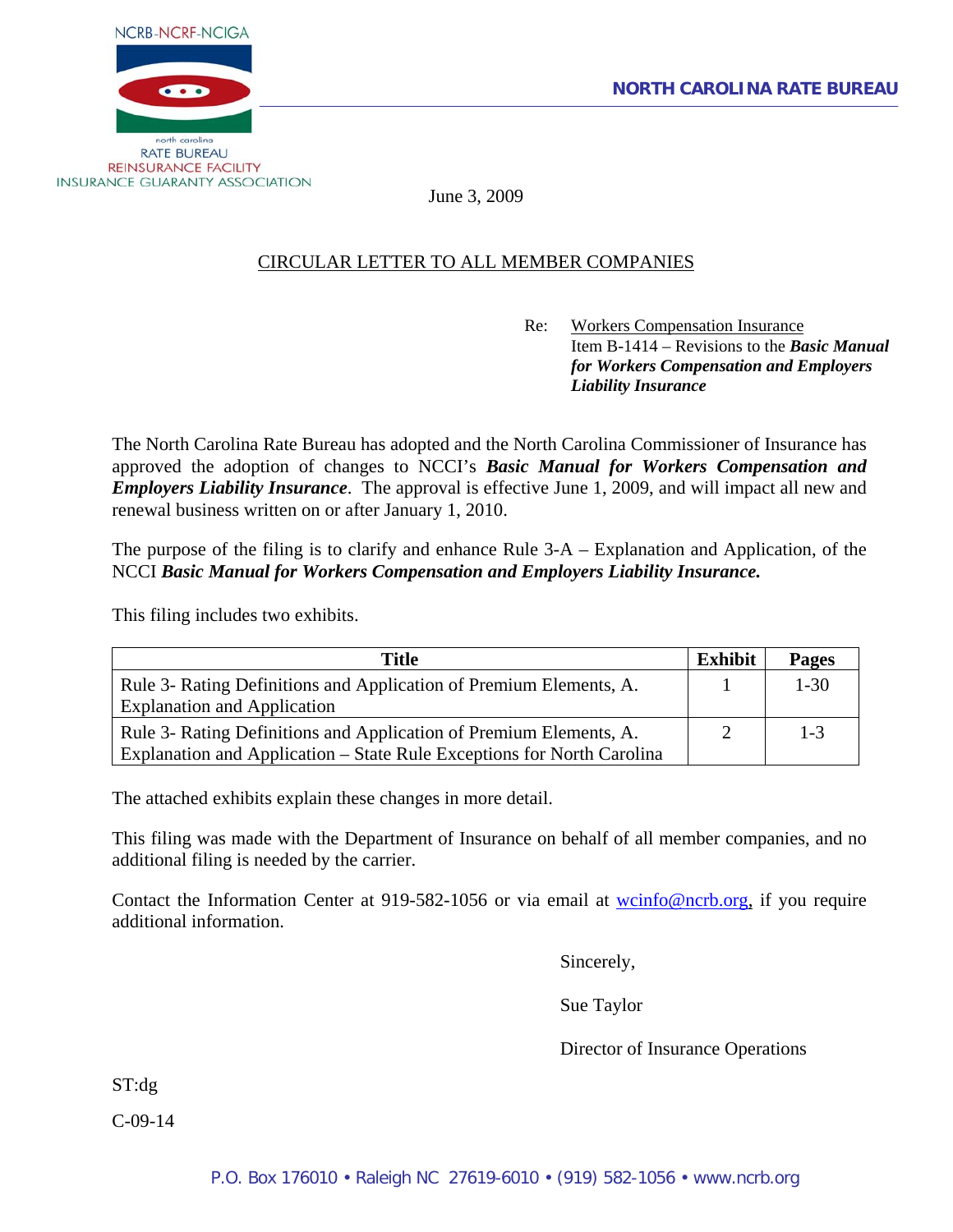# **FILING MEMORANDUM**

#### **ITEM B1414—REVISIONS TO BASIC MANUAL RULE 3AEXPLANATION AND APPLICATION**

#### **PURPOSE**

This item clarifies and enhances NCCI's *Basic Manual for Workers Compensation and Employers Liability Insurance* Rule 3-A—Explanation and Application.

#### **BACKGROUND**

NCCI has an ongoing process dedicated to the systematic research, analysis, and maintenance of NCCI's manuals. This process ensures that NCCI products continue to add value to the various industry stakeholders. During the process, NCCI gathers feedback and comments from internal and external stakeholders. Based on this feedback, NCCI is proposing certain changes to Rule 3-A as described below.

# **PROPOSAL**

•

•

•

The following is <sup>a</sup> summary of the key changes proposed to *Basic Manual* Rule 3A of this item:

- • **Rule 3A2—Anniversary Rating Date (ARD)**
	- •Added language regarding treatment of ARD due to an ownership change
	- •Revised various ARD tables
	- **Rule 3A3b—Reasons for Cancellation and Premium Determination**
	- •Clarified that the current calculation in Cancellation Provisions Table 4 is based on short-rate percentage
	- •Added rules for calculating short-rate cancellation based on short-rate factor to Cancellation Provisions Table <sup>4</sup>
- **Rule 3A5—Combination of Legal Entities, Locations and Operations**
	- •Added language regarding how multiple entities can be combined on one policy at <sup>a</sup> single location
- • **Rule 3A7—Disease Loading**
	- • Split out Supplemental Disease Exposure and Supplementary Disease into two distinct rules under Rule 3-A-7 to be consistent with individual state premium algorithms
- • **Rule 3A9—Estimated Annual Premium**
	- • Added reference to individual state premium algorithms for rating elements included in the estimated annual premium
- • **Rule 3A11—Expense Constant**
	- • Added rules regarding treatment when multiple states on the same policy have the same expense constant
	- • Added rules regarding treatment when policy is cancelled by the insured except when retiring from business
	- •Added rules regarding treatment due to <sup>a</sup> change in the ARD

#### •**Rule 3A12—Federal Coal Mine Safety and Health Act**

 Added "Coal Mine Disease Charge" to the title to be consistent with the individual state premium algorithms

The enclosed materials are copyrighted materials of the National Council on Compensation Insurance, Inc. ("NCCI"). The use of these materials may be governed by a separate contractual agreement between NCCI and its licensees such as an affiliation agreement between you and NCCI. Unless permitted by NCCI, you may not copy, create derivative works (by way of example, create or supplement your own works, databases, software, publications, manuals, or other materials), display, perform, or use the materials, in whole or in part, in any media. Such actions taken by you, or by your direction, may be in violation of federal copyright and other commercial laws. NCCI does not permit or acquiesce such use of its materials. In the event such use is contemplated or desired, please contact NCCI's Legal Department for permission.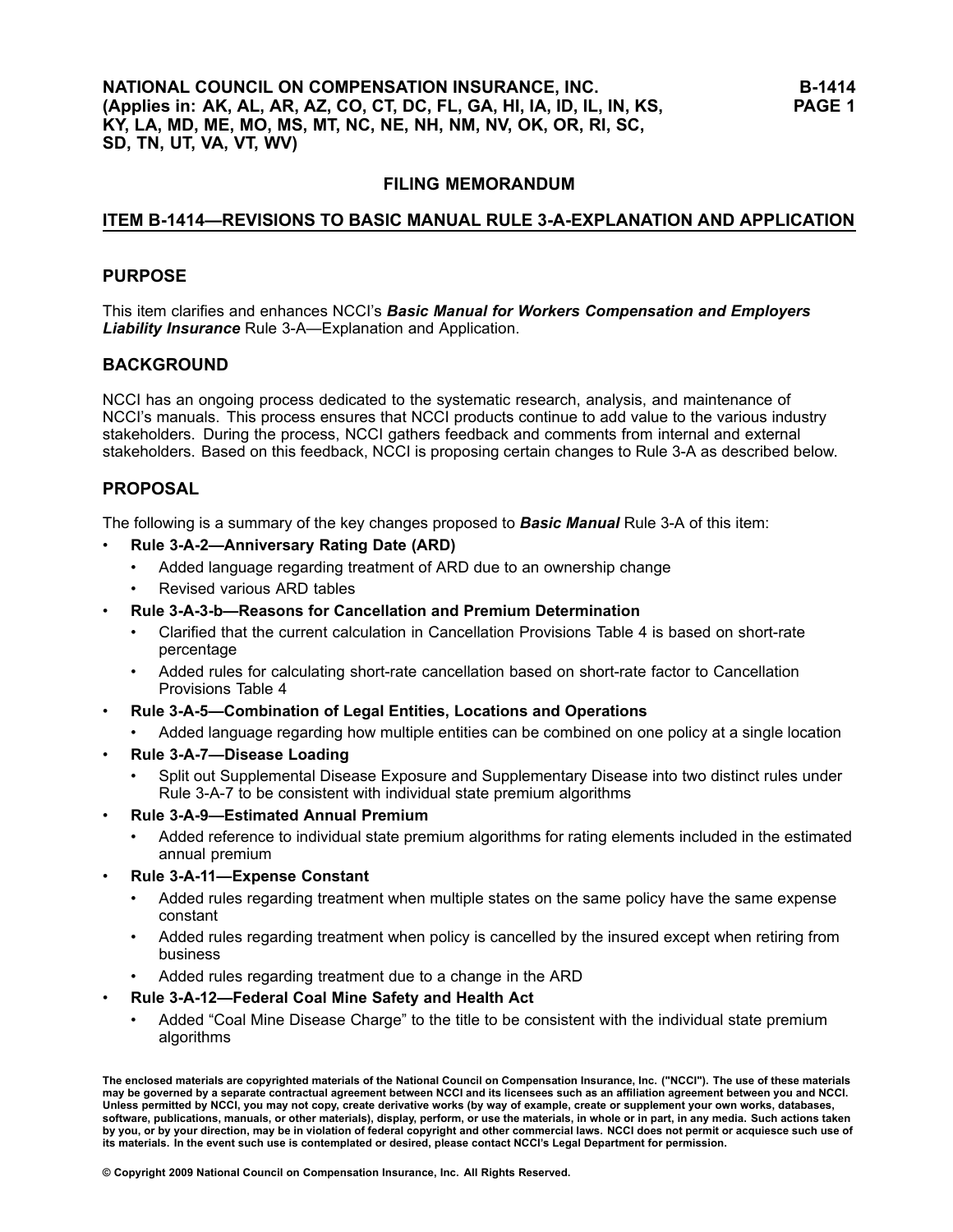# **FILING MEMORANDUM**

# **ITEM B1414—REVISIONS TO BASIC MANUAL RULE 3AEXPLANATION AND APPLICATION**

- •Changed title to be consistent with statute
- •Added manual reference for reporting disease exposure
- • **Rule 3A14—Limits of Liability**
	- •Added rules regarding treatment for increased limits to minimum premium policies
	- •Added rules for treatment of increased limits for multiple states
	- • Added rules for treatment of increased limits for Employers Liability Insurance—Without Workers Compensation Insurance for residual market policies in states where NCCI is the Plan Administrator

#### •**Rule 3A15—Majority Interest**

• Revised rules to be consistent with the *Experience Rating Plan Manual for Workers Compensation and Employers Liability Insurance*

#### •**Rule 3A16—Minimum Premium**

- •Clarified that minimum premium is applicable on <sup>a</sup> per policy basis
- •Added rules regarding treatment for multiple state policy
- • Added rules regarding treatment of multiple states on the same policy with the same minimum premium
- •Added rules regarding treatment due to <sup>a</sup> change in the ARD
- • **Rule 3A17—Nonratable Element**
	- •Added rules regarding how elements are treated on advisory loss cost or assigned risk rate pages
	- •Added rules regarding treatment for determining premium
- • **Rule 3A18—Other States Insurance**
	- •Added rules for treatment of residual market policies in states where NCCI is the Plan Administrator
- • **Rule 3A19—Premium Discount**
	- •Added rules regarding treatment due to <sup>a</sup> change in the ARD
	- •Clarified that the carrier determines policy effective date for application of discount
- • **Rule 3A21—States Added After Policy Effective Date**
	- •Added rules for treatment of residual market policies in states where NCCI is the Plan Administrator
- • **Rule 3A22—Waiver of Subrogation**
	- •Clarified rule for treatment of residual market policies in states where NCCI is the Plan Administrator
	- •Added rules for treatment to <sup>a</sup> minimum premium policy

# **IMPACT**

No premium impact is expected as <sup>a</sup> result of this item. As part of NCCI's continuing effort to simplify and clarify manual rules, we anticipate that these changes will enhance the understanding of the *Basic Manual*.

The enclosed materials are copyrighted materials of the National Council on Compensation Insurance, Inc. ("NCCI"). The use of these materials may be governed by a separate contractual agreement between NCCI and its licensees such as an affiliation agreement between you and NCCI. Unless permitted by NCCI, you may not copy, create derivative works (by way of example, create or supplement your own works, databases, software, publications, manuals, or other materials), display, perform, or use the materials, in whole or in part, in any media. Such actions taken by you, or by your direction, may be in violation of federal copyright and other commercial laws. NCCI does not permit or acquiesce such use of its materials. In the event such use is contemplated or desired, please contact NCCI's Legal Department for permission.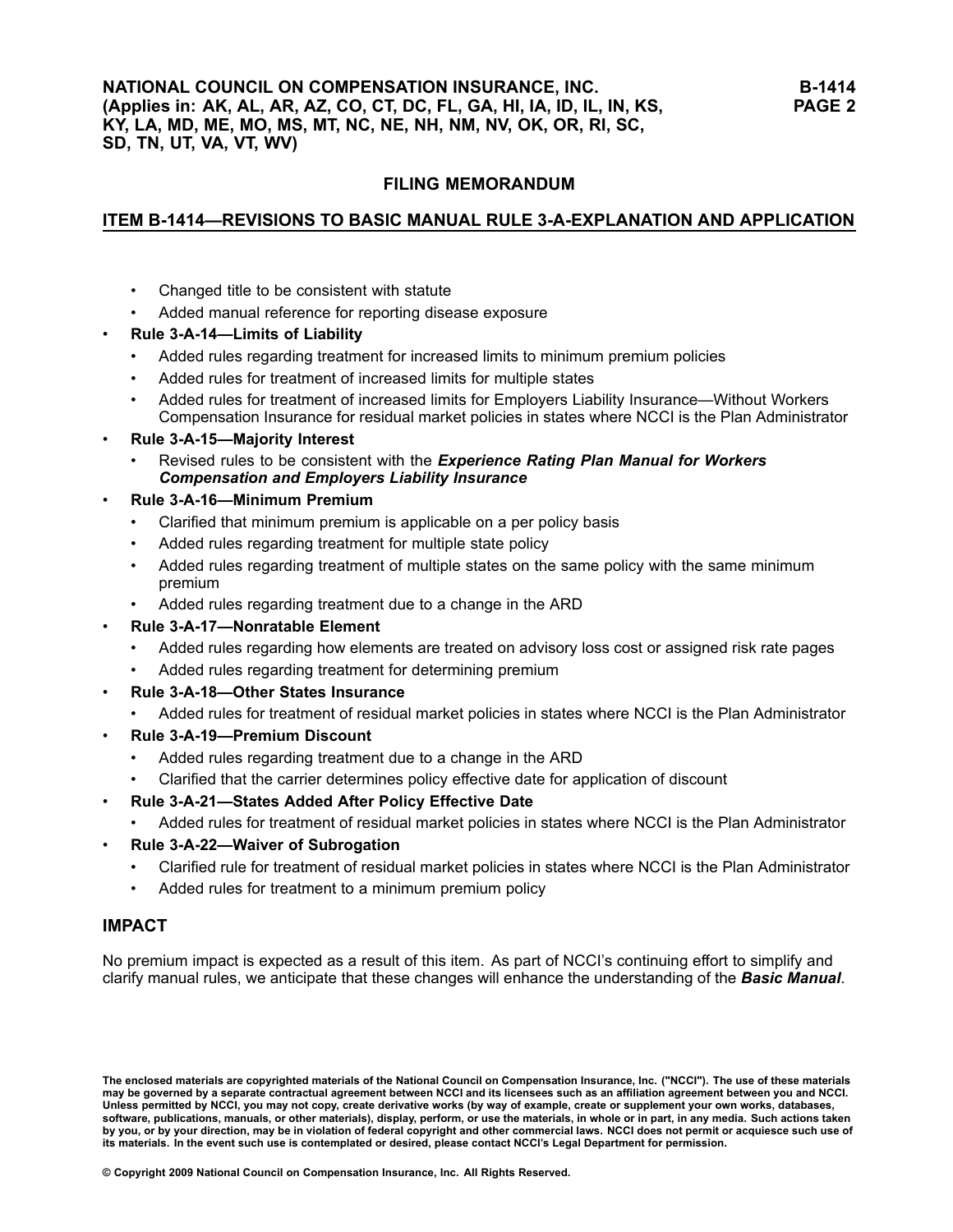# **FILING MEMORANDUM**

#### **ITEM B1414—REVISIONS TO BASIC MANUAL RULE 3AEXPLANATION AND APPLICATION**

#### **IMPLEMENTATION**

In order to implement this item, the attached exhibits detail the changes required in NCCI's *Basic Manual*. The following is <sup>a</sup> summary of the exhibits included in this item filing package:

- •**Exhibit 1** contains national Rule 3-A items
- •**Exhibit 2** contains state-specific Rule 3-A items, if applicable

In all states, except Hawaii and Virginia, this item will be implemented effective 12:01 a.m. on January 1, 2010, applicable to new and renewal voluntary and assigned risk policies.

In Hawaii, the effective date is determined upon regulatory approval of the individual carrier's election to adopt this change.

In Virginia, this item filing will be implemented for new and renewal, voluntary and assigned risk policies effective on or after 12:01 a.m. on January 1, 2010.

The enclosed materials are copyrighted materials of the National Council on Compensation Insurance, Inc. ("NCCI"). The use of these materials may be governed by a separate contractual agreement between NCCI and its licensees such as an affiliation agreement between you and NCCI. Unless permitted by NCCI, you may not copy, create derivative works (by way of example, create or supplement your own works, databases, software, publications, manuals, or other materials), display, perform, or use the materials, in whole or in part, in any media. Such actions taken by you, or by your direction, may be in violation of federal copyright and other commercial laws. NCCI does not permit or acquiesce such use of its materials. In the event such use is contemplated or desired, please contact NCCI's Legal Department for permission.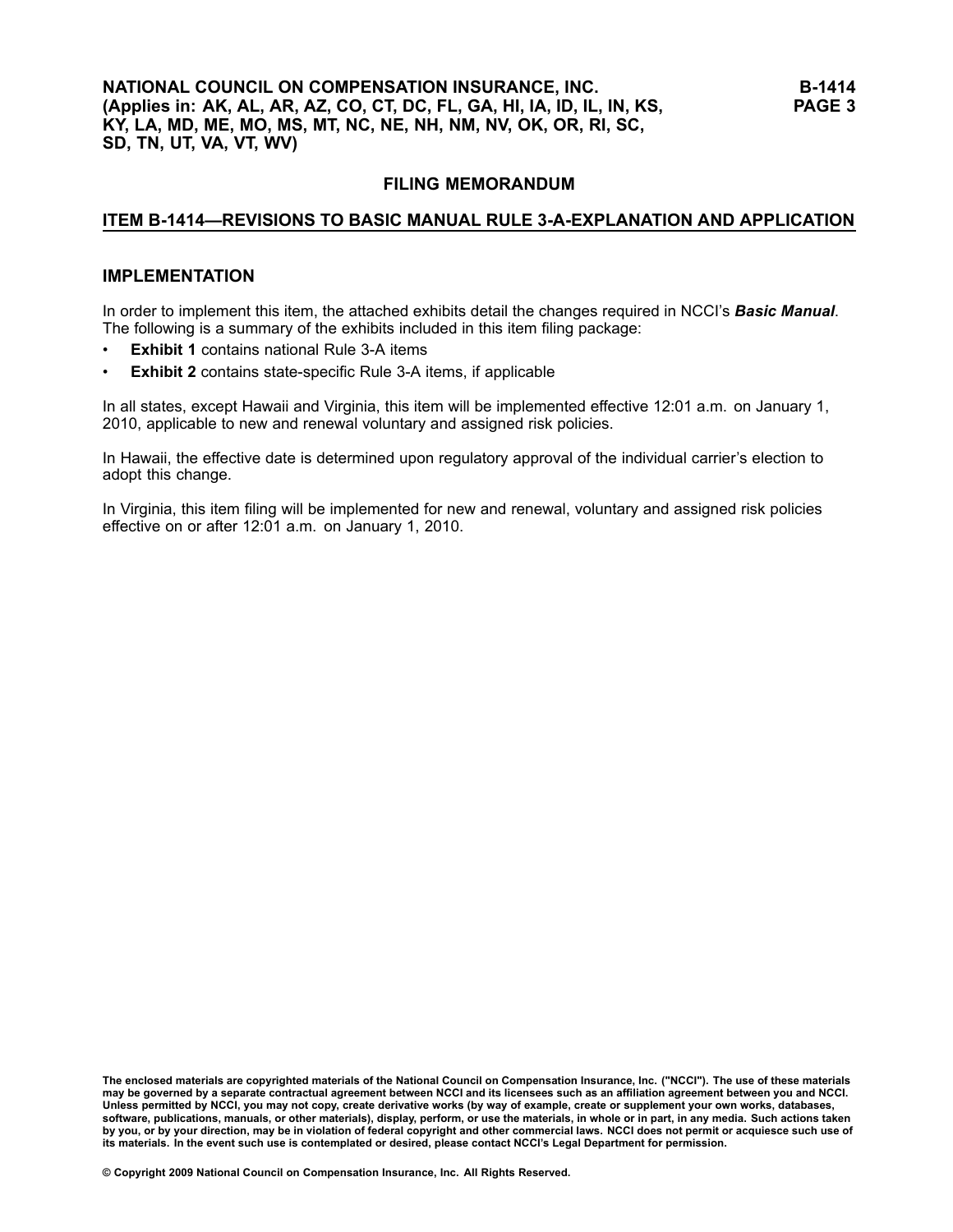**PAGE <sup>1</sup> ITEM B1414—REVISIONS TO BASIC MANUAL RULE 3AEXPLANATION AND APPLICATION**

# **EXHIBIT <sup>1</sup>**

#### **BASIC MANUAL—2001 EDITION RULE 3—RATING DEFINITIONS AND APPLICATION OF PREMIUM ELEMENTS A. EXPLANATION AND APPLICATION** (Applies in: AK, AR, AZ, CO, CT, DC, FL, GA, HI, IA, ID, IN, KS, KY, MD, MS, MO, MT, NC, NE, NH, NM, NV, OK, OR, RI, SC, SD, TN, UT, VA, VT, WV)

# **2. Anniversary Rating Date (ARD)**

The [anniversary](file:///C:/manuscript/hyperlink.asp?docid=Glossary-AnniversaryRatingDate<?Pub & EntityName=amp>manualtitle=glossary) rating date is the effective month and day of the policy in effect and each anniversary thereafter unless <sup>a</sup> different date has been established by the National Council on Compensation Insurance, Inc. or other licensed rating organization.

Rules, classifications, and rates are applied on an Anniversary Rating Date basis for all [risks](file:///C:/manuscript/hyperlink.asp?docid=Glossary-Risk<?Pub & EntityName=amp>manualtitle=glossary). When <sup>a</sup> material change in ownership occurs, the ARD of the previous entity is not used to determine the applicable rules, classifications, and rates of the new entity. For more information on ownership changes, *refer to* the Experience Rating Plan Manual for Workers Compensation and Employers Liability Insurance. To determine the proper application, refer to the tables below:

| For a single policy risk whose                                                                                                                      | The insurance carrier must apply                                                                                                                                                                                                                                                                                                                                                                                                            |
|-----------------------------------------------------------------------------------------------------------------------------------------------------|---------------------------------------------------------------------------------------------------------------------------------------------------------------------------------------------------------------------------------------------------------------------------------------------------------------------------------------------------------------------------------------------------------------------------------------------|
| Policies have run consecutively, or,                                                                                                                | The rules, classifications, and rates effective on the<br>normal ARD for the full term of:                                                                                                                                                                                                                                                                                                                                                  |
| The risk is a new entity $\ldots$                                                                                                                   | The policy beginning on that date, or                                                                                                                                                                                                                                                                                                                                                                                                       |
|                                                                                                                                                     | Any other policy beginning up to three months after<br>that date                                                                                                                                                                                                                                                                                                                                                                            |
|                                                                                                                                                     | Refer to the User's Guide for an example.                                                                                                                                                                                                                                                                                                                                                                                                   |
| Policy has been cancelled and rewritten, either by the<br>same or another carrier within three months after the<br>normal ARD                       | To the rewritten policy, all rules, classifications and<br>rates of the rewriting carrier that were in effect as of the<br>normal ARD:                                                                                                                                                                                                                                                                                                      |
|                                                                                                                                                     | Until the next ARD has been reached, or                                                                                                                                                                                                                                                                                                                                                                                                     |
|                                                                                                                                                     | Until the next ARD is established by the rating<br>-organization-                                                                                                                                                                                                                                                                                                                                                                           |
|                                                                                                                                                     | Refer to User's Guide for an example.                                                                                                                                                                                                                                                                                                                                                                                                       |
| Policy has been cancelled and rewritten, either by the<br>same or another carrier more than three months-<br>after the normal $ARD \nightharpoonup$ | To the rewritten policy, all rules, classifications, and<br>rates of the rewriting carrier in effect as of the:                                                                                                                                                                                                                                                                                                                             |
|                                                                                                                                                     | The rates in effect as of the n-Normal ARD to the<br>new policy until the next normal ARD has been<br>reached or until the next ARD is established by the<br>rating organization.                                                                                                                                                                                                                                                           |
|                                                                                                                                                     | The rates in effect as of the n Next normal ARD until<br>the expiration date of the rewritten policy or until the<br>next ARD is established by the rating organization. to<br>-the new policy until the expiration date of the policy.<br>Upon the expiration date of the rewritten policy, a<br>new ARD is established based on the effective date<br>of the rewritten policy. The new ARD becomes the<br>normal ARD for future policies. |

**ARD Table <sup>1</sup>**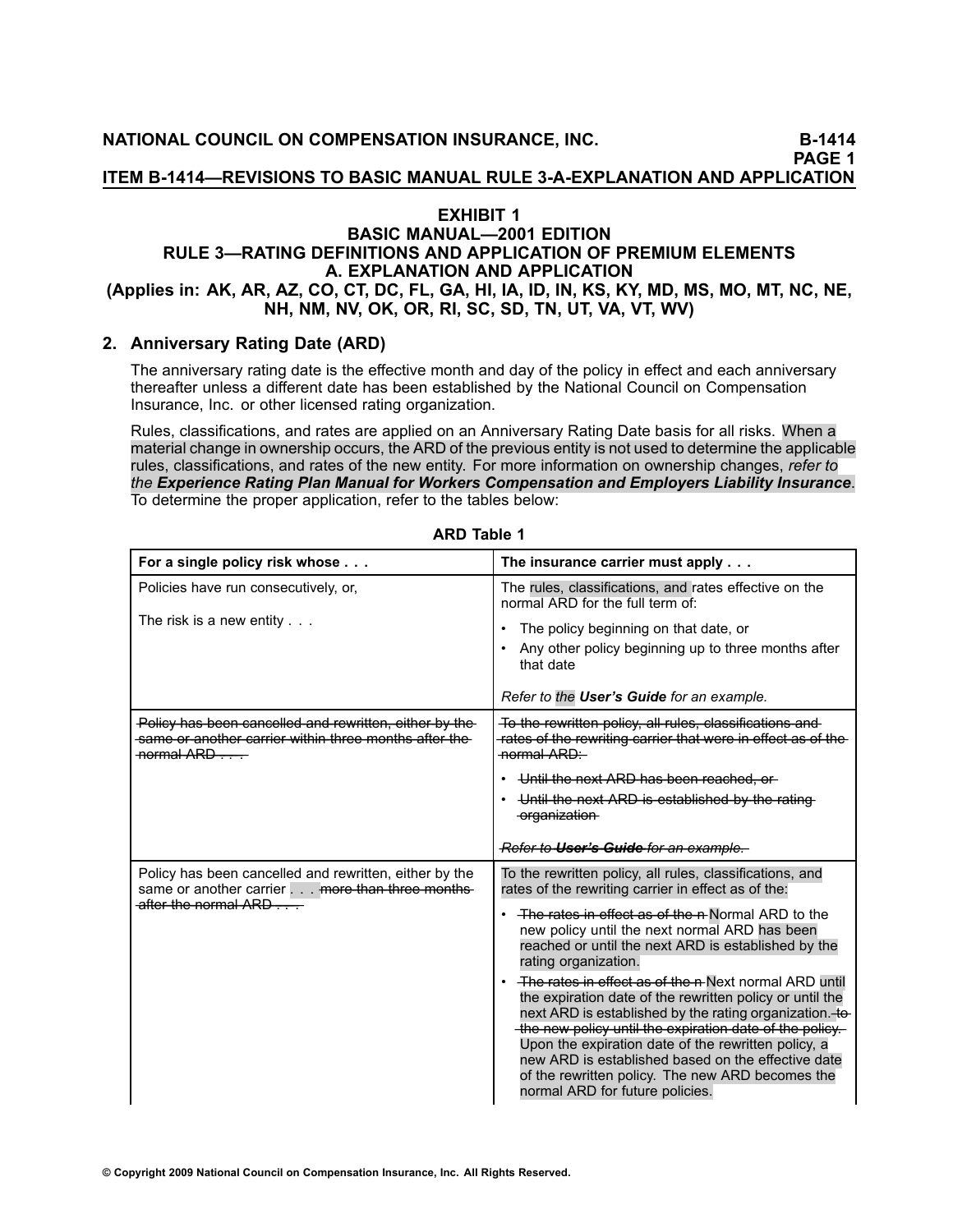**NATIONAL COUNCIL ON COMPENSATION INSURANCE, INC. B1414**

**PAGE <sup>2</sup>**

**ITEM B1414—REVISIONS TO BASIC MANUAL RULE 3AEXPLANATION AND APPLICATION**

# **EXHIBIT <sup>1</sup> (CONT'D) BASIC MANUAL—2001 EDITION RULE 3—RATING DEFINITIONS AND APPLICATION OF PREMIUM ELEMENTS A. EXPLANATION AND APPLICATION** (Applies in: AK, AR, AZ, CO, CT, DC, FL, GA, HI, IA, ID, IN, KS, KY, MD, MS, MO, MT, NC, NE,

NH, NM, NV, OK, OR, RI, SC, SD, TN, UT, VA, VT, WV)<br>ARD Table 1 (Cont'd) **ARD Table <sup>1</sup> (Cont'd)**

| For a single policy risk whose | The insurance carrier must apply                                                                                                                                              |
|--------------------------------|-------------------------------------------------------------------------------------------------------------------------------------------------------------------------------|
|                                | The rates in effect as of the new ARD annually<br>thereafter as the new normal ARD. This will be the<br>date that is 12 months after the effective date of the<br>new policy. |
|                                | Refer to the User's Guide for an example.                                                                                                                                     |

| For a multiple policy risk with varying effective<br>dates $\ldots$             | The insurance carrier must apply                                                                                                                                                                                                                                                                                                                          |
|---------------------------------------------------------------------------------|-----------------------------------------------------------------------------------------------------------------------------------------------------------------------------------------------------------------------------------------------------------------------------------------------------------------------------------------------------------|
| That is not a long-term policy or Three-Year Fixed-Rate<br>Policy               | The rules, classifications, and rates in effect on the<br>normal ARD until the next normal ARD:                                                                                                                                                                                                                                                           |
|                                                                                 | These rules, classifications, and rates apply to the<br>portion of each policy falling within the 12-month<br>period, regardless of their effective and termination<br>dates.                                                                                                                                                                             |
|                                                                                 | The renewal rules, classifications, and rates must be<br>٠<br>applied in the same manner.                                                                                                                                                                                                                                                                 |
|                                                                                 | The ARD is determined by the policy with the largest<br>standard premium, unless otherwise established by<br>the rating organization.                                                                                                                                                                                                                     |
|                                                                                 | Refer to the User's Guide for an example.                                                                                                                                                                                                                                                                                                                 |
| That has been cancelled and rewritten, either by the<br>same or another carrier | To the rewritten policy, all rules, classifications and rates<br>of the rewriting carrier that were in effect as of the:<br>normal ARD                                                                                                                                                                                                                    |
|                                                                                 | Normal ARD to the new policy until the next normal<br>$\bullet$<br>ARD has been reached or until the next ARD is<br>established by the rating organization.                                                                                                                                                                                               |
|                                                                                 | Next normal ARD until the expiration date of the<br>$\bullet$<br>rewritten policy or until the next ARD is established<br>by the rating organization. Upon the expiration date<br>of the rewritten policy, a new ARD is established<br>based on the effective date of the rewritten policy.<br>The new ARD becomes the normal ARD for future<br>policies. |
|                                                                                 | Until the next ARD has been reached, or                                                                                                                                                                                                                                                                                                                   |
|                                                                                 | • The next ARD is established by the rating<br>-organization-                                                                                                                                                                                                                                                                                             |

#### **ARD Table <sup>2</sup>**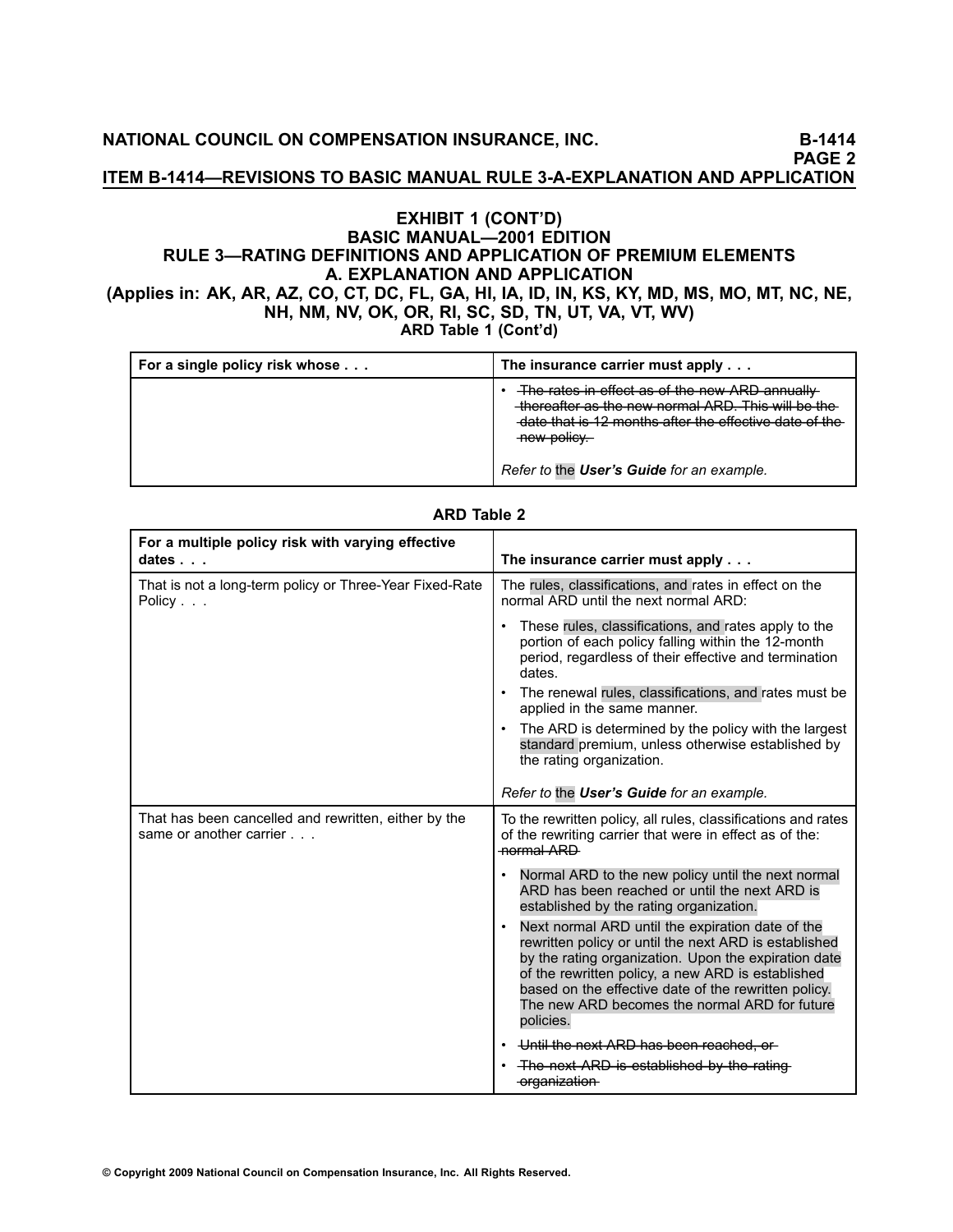**ITEM B1414—REVISIONS TO BASIC MANUAL RULE 3AEXPLANATION AND APPLICATION**

# **EXHIBIT <sup>1</sup> (CONT'D) BASIC MANUAL—2001 EDITION RULE 3—RATING DEFINITIONS AND APPLICATION OF PREMIUM ELEMENTS A. EXPLANATION AND APPLICATION** (Applies in: AK, AR, AZ, CO, CT, DC, FL, GA, HI, IA, ID, IN, KS, KY, MD, MS, MO, MT, NC, NE, NH, NM, NV, OK, OR, RI, SC, SD, TN, UT, VA, VT, WV)

| ARD Table 3                                                                                                                                     |                                                                                                                                                     |  |
|-------------------------------------------------------------------------------------------------------------------------------------------------|-----------------------------------------------------------------------------------------------------------------------------------------------------|--|
| For other situations such as                                                                                                                    | The insurance carrier must apply                                                                                                                    |  |
| A long-term policy (issued for a period longer than one<br>year and 16 days, other than a Three-Year Fixed-Rate<br>Policy $) \cdot \cdot \cdot$ | All rules, classifications and rates to individual units as if<br>a separate policy had been issued.                                                |  |
|                                                                                                                                                 | Divide the policy into consecutive units of 12 months<br>each.                                                                                      |  |
|                                                                                                                                                 | This division will designate either the first or last unit<br>of less than 12 months as a short-term policy.                                        |  |
|                                                                                                                                                 | Refer to the User's Guide for an example.                                                                                                           |  |
| A Three-Year Fixed-Rate Policy                                                                                                                  | The rates in force on the effective date of the policy<br>without change until its termination.                                                     |  |
|                                                                                                                                                 | <b>Exceptions:</b>                                                                                                                                  |  |
|                                                                                                                                                 | A single rate revision resulting in an increase of 10%<br>or more on outstanding policies must be applied to the<br>remaining portion of the policy |  |

# **ARD Table <sup>3</sup>**

#### **ARD Table <sup>4</sup>**

#### **Applicable Endorsements**

- • Use the Standard Anniversary Rating Date Endorsement (WC <sup>00</sup> <sup>04</sup> 02) when necessary. The endorsement is used to show the normal anniversary rating date if different from the policy effective date.
- • Use the Standard Policy Period Endorsement (WC <sup>00</sup> <sup>04</sup> 05) if the policy period is not <sup>a</sup> multiple of <sup>12</sup> months. This endorsement is used to designate the first or last unit of less than 12 months as a short-term policy.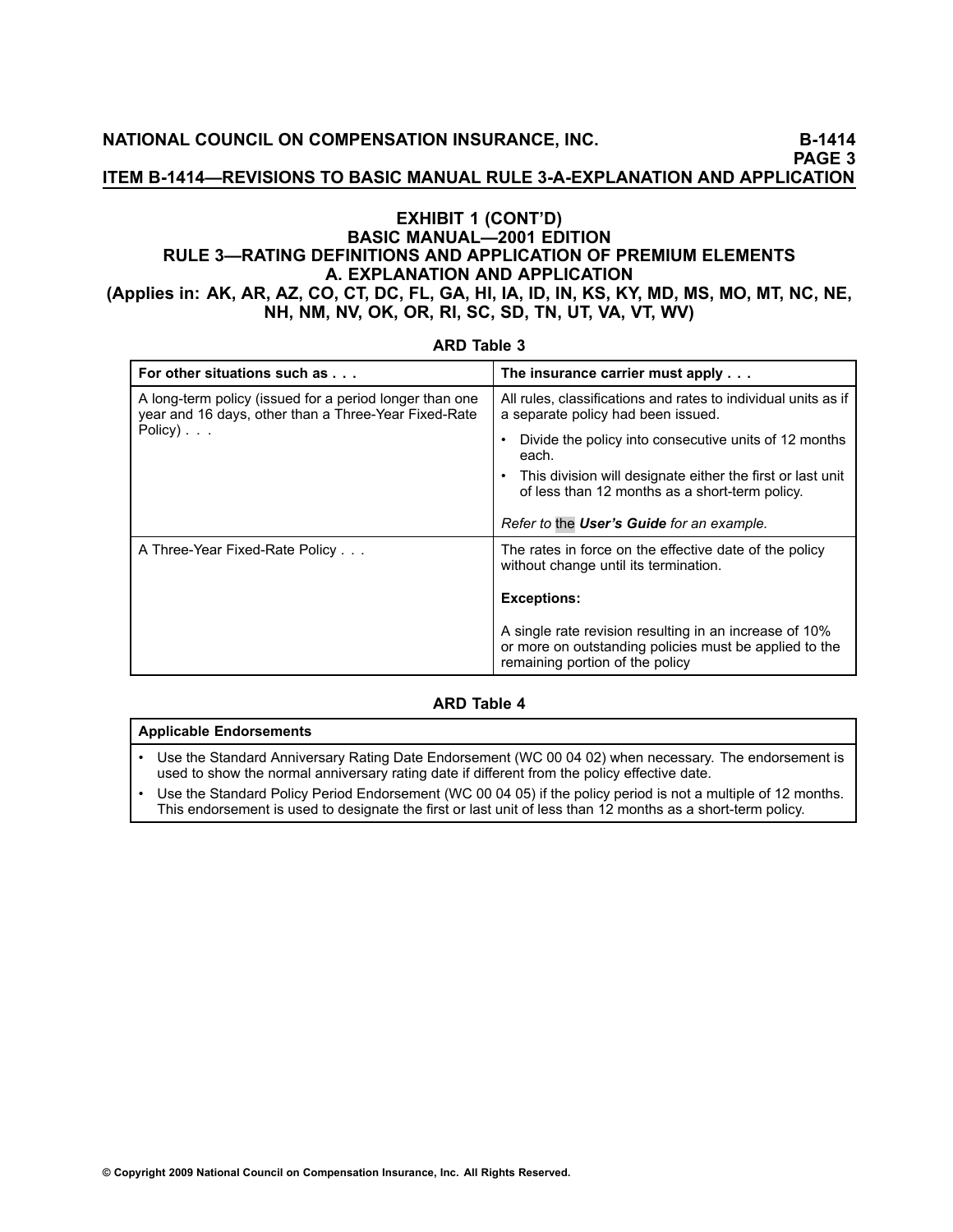**ITEM B1414—REVISIONS TO BASIC MANUAL RULE 3AEXPLANATION AND APPLICATION**

## **EXHIBIT <sup>1</sup> BASIC MANUAL—2001 EDITION RULE 3—RATING DEFINITIONS AND APPLICATION OF PREMIUM ELEMENTS A. EXPLANATION AND APPLICATION 3. Cancellation Provisions** (Applies in: AK, AL, AR, AZ, CO, CT, DC, FL, GA, HI, IA, ID, IL, IN, KS, KY, LA, MD, ME, MS, MO, MT, NC, NE, NH, NM, NV, OK, OR, RI, SC, SD, TN, UT, VA, VT, WV)

#### **b. Reasons for Cancellation and Premium Determination**

The way in which the premium is calculated for cancelled policies depends on the reason for cancellation:

#### **Cancellation Provisions Table <sup>1</sup>**

|                                                  | Then                                                                                                                                                                                        |
|--------------------------------------------------|---------------------------------------------------------------------------------------------------------------------------------------------------------------------------------------------|
| The policy is cancelled by the insurance carrier | 1. Apply authorized rates to the payroll developed during<br>the period the policy was in effect.                                                                                           |
|                                                  | 2. Apply an experience rating modification in accordance<br>with rules of the Experience Rating Plan Manual for<br><b>Workers Compensation and Employers Liability</b><br><i>Insurance.</i> |
|                                                  | 3. Add the pro rata portion of the expense constant, but<br>not less than \$15.                                                                                                             |
|                                                  | 4. The total premium for the cancelled policy must not be.<br>less than the pro rata portion of the minimum premium.                                                                        |

|                                                                                                                                                                                                                                                                                                                                                                                                                                                                                                                                                                                    | Then $\ldots$                                                                                                                                                                                                                                                                                                                                                                                                        |
|------------------------------------------------------------------------------------------------------------------------------------------------------------------------------------------------------------------------------------------------------------------------------------------------------------------------------------------------------------------------------------------------------------------------------------------------------------------------------------------------------------------------------------------------------------------------------------|----------------------------------------------------------------------------------------------------------------------------------------------------------------------------------------------------------------------------------------------------------------------------------------------------------------------------------------------------------------------------------------------------------------------|
| The policy is cancelled by the insured when retiring<br>from business such that:                                                                                                                                                                                                                                                                                                                                                                                                                                                                                                   | 1. Apply authorized rates to the payroll developed during<br>the period the policy was in effect.                                                                                                                                                                                                                                                                                                                    |
| All the work covered by the policy has been<br>completed, or<br>All interest in any business covered by the policy<br>has been sold, or<br>The insured has retired from all business covered<br>by the policy $\ldots$<br><b>Note:</b> For the purpose of this rule, a change<br>in the ownership of a corporation that results<br>in the elimination of experience under the rules<br>of the Experience Rating Plan Manual for<br><b>Workers Compensation and Employers Liability</b><br><b>Insurance.</b> is not considered retiring from the<br>business insured by the policy. | 2. Apply an experience rating modification in accordance<br>with rules of the Experience Rating Plan Manual for<br><b>Workers Compensation and Employers Liability</b><br><i><u><b>Insurance.</b></u></i><br>3. Add the pro rata portion of the expense constant, but<br>not less than \$15.<br>4. The total premium for the cancelled policy must not be.<br>less than the pro rata portion of the minimum premium. |

#### **Cancellation Provisions Table <sup>2</sup>**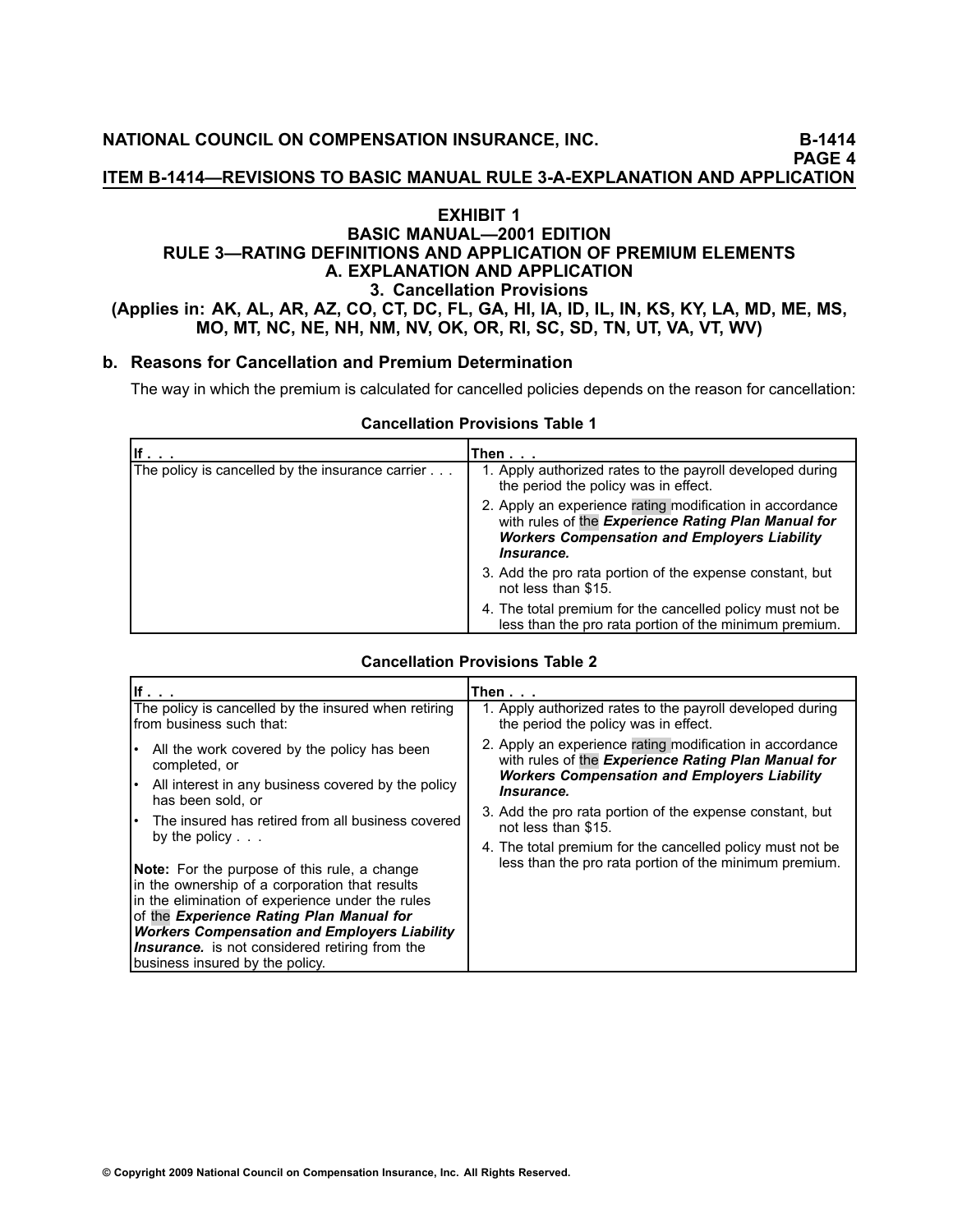**ITEM B1414—REVISIONS TO BASIC MANUAL RULE 3AEXPLANATION AND APPLICATION**

# **EXHIBIT <sup>1</sup> (CONT'D) BASIC MANUAL—2001 EDITION RULE 3—RATING DEFINITIONS AND APPLICATION OF PREMIUM ELEMENTS A. EXPLANATION AND APPLICATION 3. Cancellation Provisions** (Applies in: AK, AL, AR, AZ, CO, CT, DC, FL, GA, HI, IA, ID, IL, IN, KS, KY, LA, MD, ME, MS, MO, MT, NC, NE, NH, NM, NV, OK, OR, RI, SC, SD, TN, UT, VA, VT, WV)

**Cancellation Provisions Table <sup>3</sup>**

| llf.                                                                                                      | Then                                                                                                                                                                                                      |
|-----------------------------------------------------------------------------------------------------------|-----------------------------------------------------------------------------------------------------------------------------------------------------------------------------------------------------------|
| An assigned risk policy is being cancelled because<br>the insured replaced coverage through the voluntary | 1. Apply authorized rates to the payroll developed during<br>the period the policy was in effect.                                                                                                         |
| market                                                                                                    | 2. Apply an experience rating modification in accordance<br>with rules of the Experience Rating Plan Manual for<br><b>Workers Compensation and Employers Liability</b><br><i><u><b>Insurance.</b></u></i> |
|                                                                                                           | 3. Add the pro rata portion of the expense constant, but<br>not less than \$15.                                                                                                                           |
|                                                                                                           | 4. The total premium for the cancelled policy must not be.<br>less than the pro rata portion of the minimum premium.                                                                                      |

#### **Cancellation Provisions Table <sup>4</sup>**

| If $\ldots$                                                                       | Then $\ldots$                                                                                                                                                                                                                          |
|-----------------------------------------------------------------------------------|----------------------------------------------------------------------------------------------------------------------------------------------------------------------------------------------------------------------------------------|
| The policy is cancelled by the insured, except<br>when retiring from the business | The premium for the cancelled policy must be calculated by using<br>either the short-rate percentage or short-rate factor as follows,<br>based on the Short Rate Factor-Cancellation Table located in the-<br>Appendix B:              |
|                                                                                   | Steps based on short-rate percentage:                                                                                                                                                                                                  |
|                                                                                   | 1. Determine the payroll developed during the period the policy<br>was in effect.                                                                                                                                                      |
|                                                                                   | 2. Determine the full policy payroll by using the following<br>formula: extending such payroll pro rata based on the number<br>of days for which the policy was written divided by the number<br>of days the policy remained in force. |
|                                                                                   | number of days for which the policy was written<br>actual                                                                                                                                                                              |
|                                                                                   | pavrol<br>number of days the policy was in effect                                                                                                                                                                                      |
|                                                                                   | 3. Apply authorized rates to such payroll.                                                                                                                                                                                             |
|                                                                                   | 4. Calculate the extended number of days by using the following<br>formula. If the policy was written for a one-year period, the<br>extended number of days is the number of days the policy<br>was in effect:                         |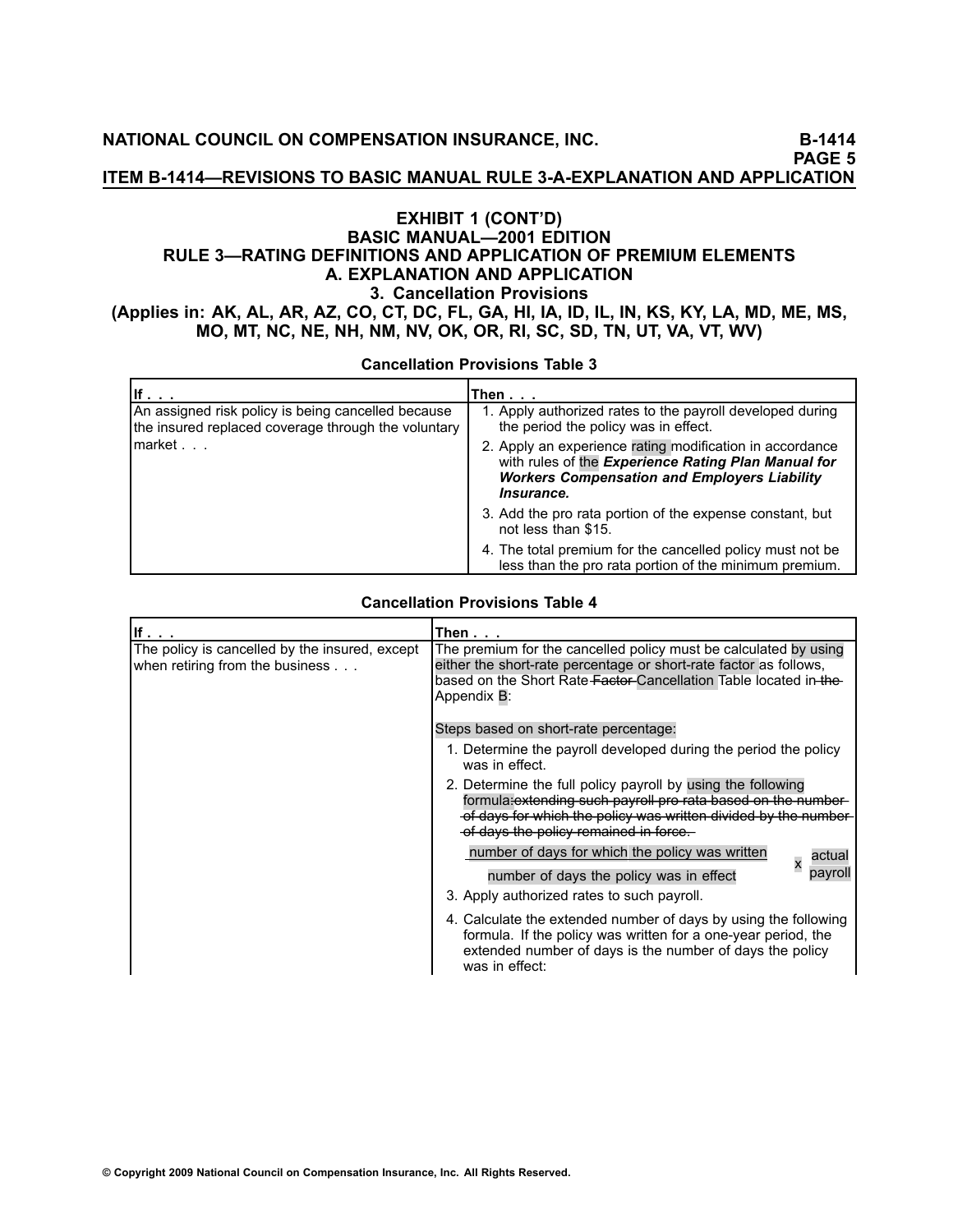**NATIONAL COUNCIL ON COMPENSATION INSURANCE, INC. B1414**

**PAGE <sup>6</sup>**

**ITEM B1414—REVISIONS TO BASIC MANUAL RULE 3AEXPLANATION AND APPLICATION**

# **EXHIBIT <sup>1</sup> (CONT'D) BASIC MANUAL—2001 EDITION RULE 3—RATING DEFINITIONS AND APPLICATION OF PREMIUM ELEMENTS A. EXPLANATION AND APPLICATION 3. Cancellation Provisions** (Applies in: AK, AL, AR, AZ, CO, CT, DC, FL, GA, HI, IA, ID, IL, IN, KS, KY, LA, MD, ME, MS,

MO, MT, NC, NE, NH, NM, NV, OK, OR, RI, SC, SD, TN, UT, VA, VT, WV)<br>Cancellation Provisions Table 4 (Cont'd) **Cancellation Provisions Table <sup>4</sup> (Cont'd)**

| If $\ldots$ | Then $\ldots$                                                                                                                                                                                                                                                                                             |
|-------------|-----------------------------------------------------------------------------------------------------------------------------------------------------------------------------------------------------------------------------------------------------------------------------------------------------------|
|             | number of days the policy was in effect<br>x 365<br>number of days for which the policy was written                                                                                                                                                                                                       |
|             | 4. Apply authorized rates to such payroll. If the policy was written<br>-for a one year period, the extended number of days is the<br>-number of days the policy was in effect.                                                                                                                           |
|             | 5. Based on the extended number of days, apply the short-rate<br>percentage shown in the Short Rate Cancellation Table<br>located in the Appendix to the full policy premium calculated in<br>step 3-on the basis of the extended payroll. This result is the<br>short-rate-portion of themanual premium. |
|             | 6. If applicable:                                                                                                                                                                                                                                                                                         |
|             | Apply any pricing programs                                                                                                                                                                                                                                                                                |
|             | Apply any experience rating modification                                                                                                                                                                                                                                                                  |
|             | Apply any premium discount based on the final earned<br>total standard premium                                                                                                                                                                                                                            |
|             | Add the short-rate portion of the expense constant but<br>not less than \$15                                                                                                                                                                                                                              |
|             | Apply catastrophe provisions (if applicable) based on the<br>earned manual premium.                                                                                                                                                                                                                       |
|             | 7. The total earned premium for the short-rate cancelled policy<br>must not be less than the annual minimum premium applicable<br>to the policy.                                                                                                                                                          |
|             | Steps based on short-rate factor:                                                                                                                                                                                                                                                                         |
|             | 1. Determine the payroll developed during the period that the<br>policy was in effect.                                                                                                                                                                                                                    |
|             | 2. Apply authorized rates to such payroll.                                                                                                                                                                                                                                                                |
|             | 3. Based on the number of days that the policy was in effect,<br>determine the applicable short-rate factor shown in the Short<br>Rate Cancellation Table located in Appendix B.                                                                                                                          |
|             | 4. Apply the short-rate factor to the premium calculated on the<br>basis of the earned premium for the period that the policy was<br>in effect in step 2. This result is the short-rate manual premium.                                                                                                   |
|             | 5. If applicable:                                                                                                                                                                                                                                                                                         |
|             | Apply any pricing programs                                                                                                                                                                                                                                                                                |
|             | Apply any experience rating modification                                                                                                                                                                                                                                                                  |
|             | Apply any premium discount based on the final earned<br>total standard premium                                                                                                                                                                                                                            |
|             | Add the short-rate portion of the expense constant but<br>not less than \$15                                                                                                                                                                                                                              |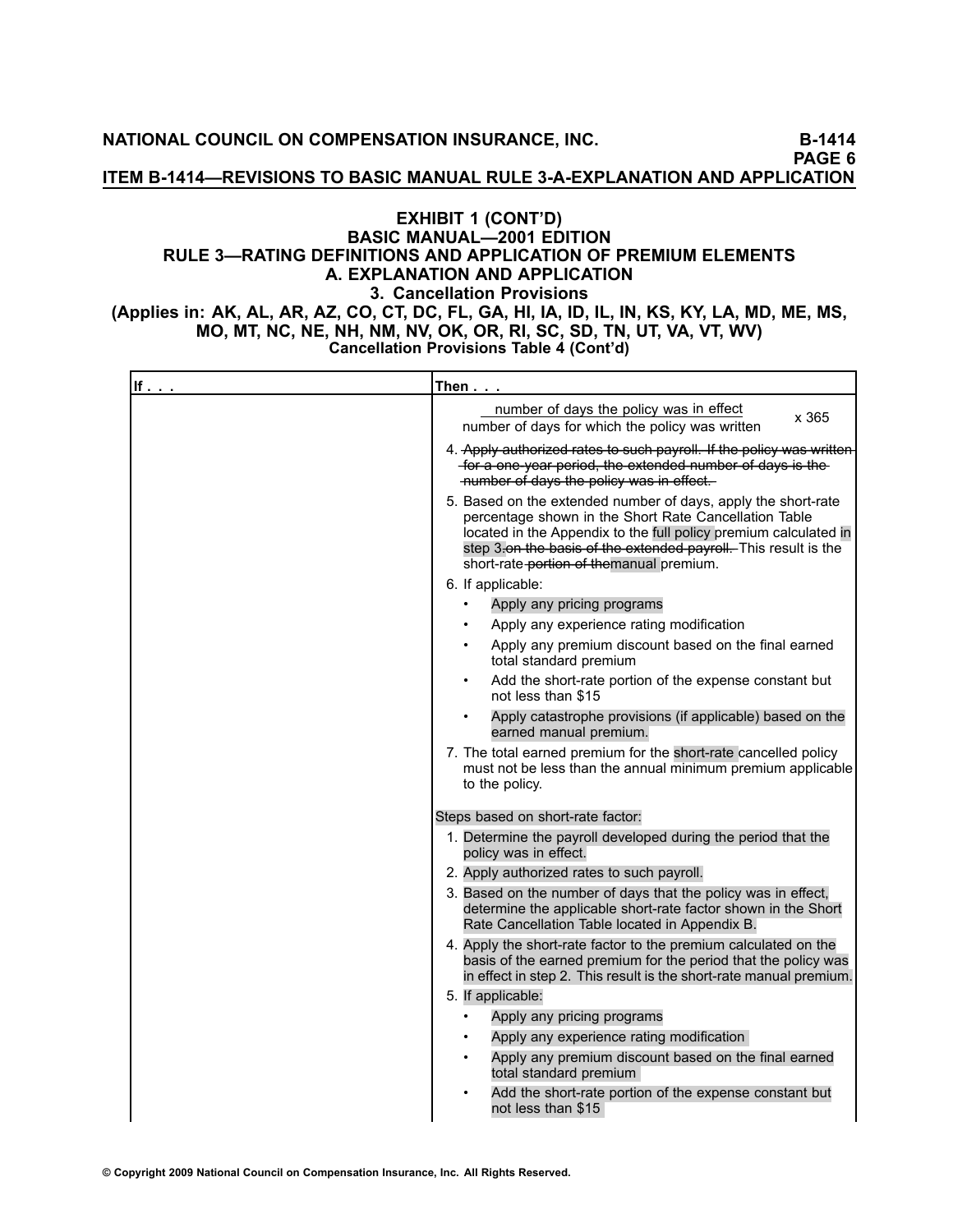**NATIONAL COUNCIL ON COMPENSATION INSURANCE, INC. B1414**

**PAGE <sup>7</sup>**

**ITEM B1414—REVISIONS TO BASIC MANUAL RULE 3AEXPLANATION AND APPLICATION**

# **EXHIBIT <sup>1</sup> (CONT'D) BASIC MANUAL—2001 EDITION RULE 3—RATING DEFINITIONS AND APPLICATION OF PREMIUM ELEMENTS A. EXPLANATION AND APPLICATION 3. Cancellation Provisions** (Applies in: AK, AL, AR, AZ, CO, CT, DC, FL, GA, HI, IA, ID, IL, IN, KS, KY, LA, MD, ME, MS, MO, MT, NC, NE, NH, NM, NV, OK, OR, RI, SC, SD, TN, UT, VA, VT, WV) **Cancellation Provisions Table <sup>4</sup> (Cont'd)**

| Then...                                                                                                                                          |
|--------------------------------------------------------------------------------------------------------------------------------------------------|
| Apply catastrophe provisions (if applicable) based on the<br>earned manual premium                                                               |
| 6. The total earned premium for the short-rate cancelled policy<br>must not be less than the annual minimum premium applicable<br>to the policy. |

*Refer to the [User's](file:///C:/manuscript/hyperlink.asp?docid=usersguide-G-examples-Rule3-A-3-b<?Pub & EntityName=amp>manualtitle=usersguidexml) Guide for examples.*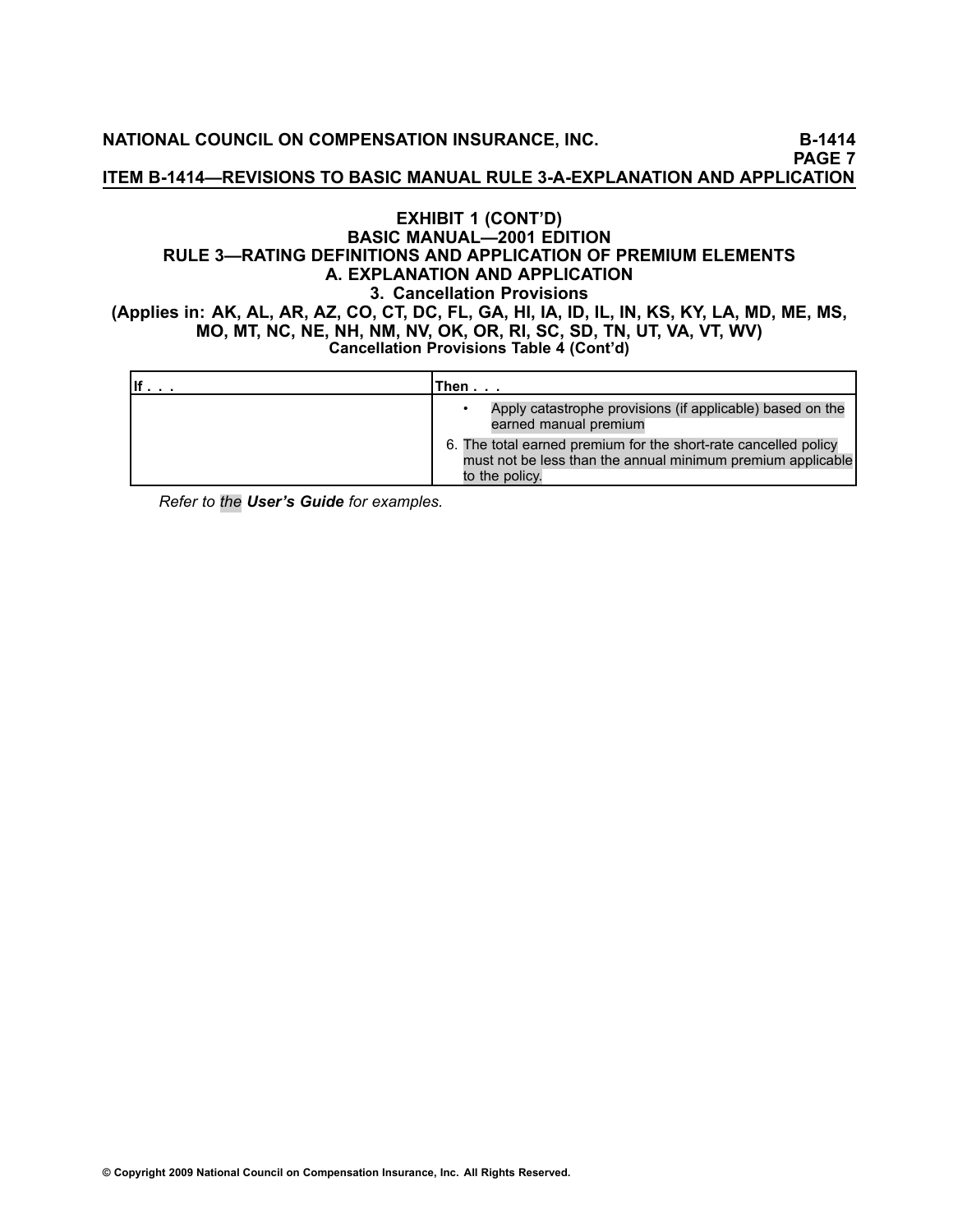**ITEM B1414—REVISIONS TO BASIC MANUAL RULE 3AEXPLANATION AND APPLICATION**

# **EXHIBIT <sup>1</sup>**

# **BASIC MANUAL—2001 EDITION RULE 3—RATING DEFINITIONS AND APPLICATION OF PREMIUM ELEMENTS A. EXPLANATION AND APPLICATION** (Applies in: AK, AL, AR, AZ, CO, CT, DC, FL, GA, HI, IA, ID, IL, IN, KS, KY, LA, MD, ME, MS, MO, MT, NC, NE, NH, NM, NV, OK, OR, RI, SC, SD, TN, UT, VA, VT, WV)

# **5. Combination of Legal Entities, Locations and Operations**

#### **a. Legal Entities**

Separate legal entities may be insured by one policy only if the same persons, or group of persons, own the majority interest in such entities. Where combination of separate entities is permissible, <sup>a</sup> single policy may be issued to insure more than one corporation.

For additional details, *refer to the Experience Rating Plan Manual for Workers [Compensation](file:///C:/manuscript/processlink.asp?manual=underwriting) and [Employers](file:///C:/manuscript/processlink.asp?manual=underwriting) Liability Insurance.*

Classifications are applied separately to each legal entity.

#### **b. Locations and Operations**

All operations of any one employer at <sup>a</sup> single location must be insured on one policy. Separate legal entities at the same location may be insured on one policy only if the same person(s), or group of persons, own the majority interest in such entities.

#### For additional details, *refer to the Experience Rating Plan Manual for Workers [Compensation](https://www.ncci.com/Manuals/Experience2003/National/Experience2003-National.htm) and [Employers](https://www.ncci.com/Manuals/Experience2003/National/Experience2003-National.htm) Liability Insurance*.

All locations and operations of the employer in <sup>a</sup> state must be insured on one policy if required by the state workers compensation law.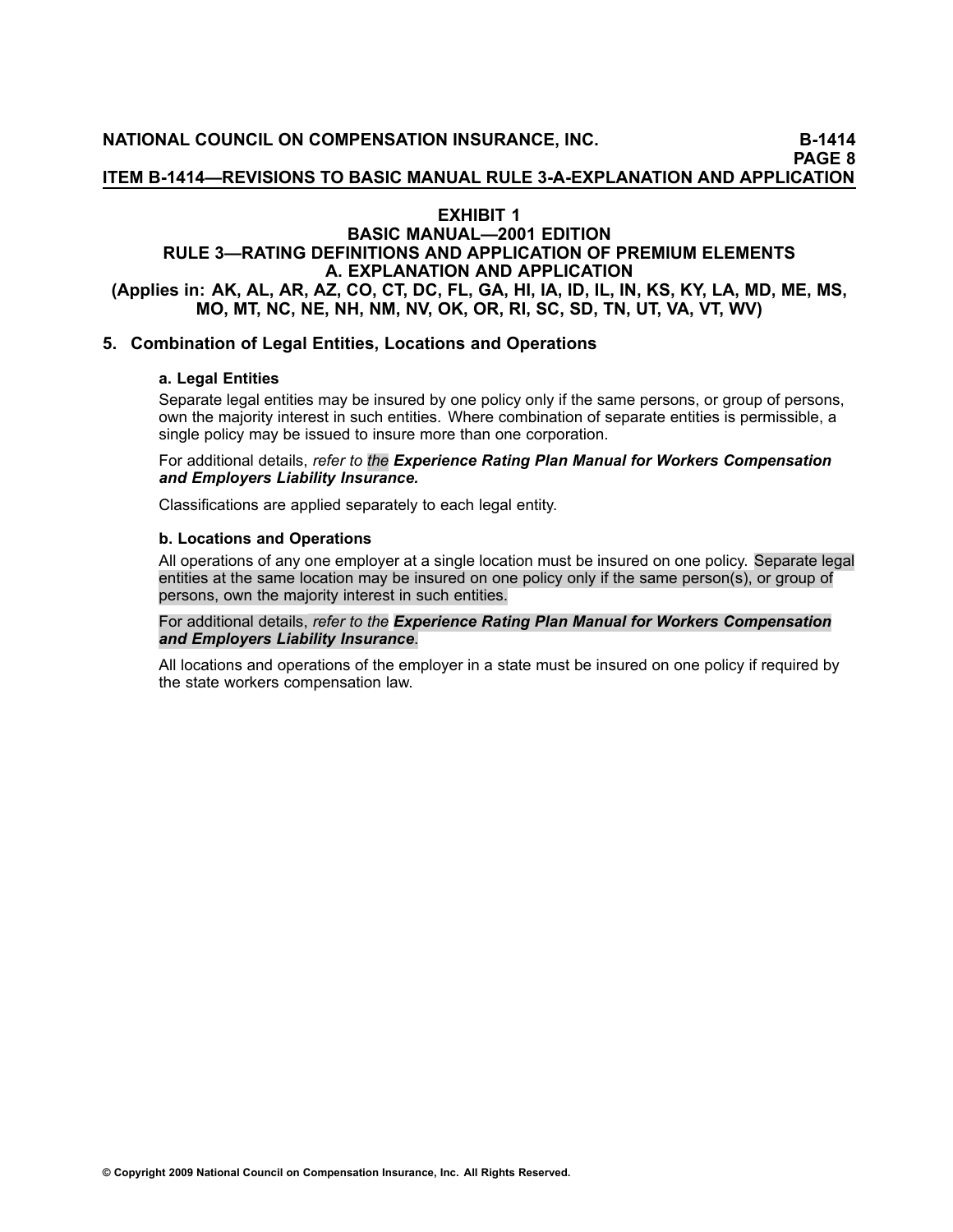**ITEM B1414—REVISIONS TO BASIC MANUAL RULE 3AEXPLANATION AND APPLICATION**

# **EXHIBIT <sup>1</sup>**

#### **BASIC MANUAL—2001 EDITION RULE 3—RATING DEFINITIONS AND APPLICATION OF PREMIUM ELEMENTS A. EXPLANATION AND APPLICATION** (Applies in: AK, AL, AR, AZ, CO, CT, DC, FL, GA, HI, IA, ID, IL, IN, KS, KY, LA, MD, ME, MS,

# MO, MT, NC, NE, NH, NM, NV, OK, OR, RI, SC, SD, TN, UT, VA, VT, WV)

# **7. Disease Loading**

#### a. **Supplemental Disease Exposure**

- (1) Advisory loss costs and manual rates include premium for the disease exposures covered by the Standard Policy.
- (2) Supplemental disease loading may be added to <sup>a</sup> manual rate applicable to an individual risk. The supplemental disease loading proposed must be based on the carrier's judgment after an evaluation of the operations.

Atomic Energy Radiation Exposure NOC may be subject to <sup>a</sup> supplemental disease loading and is applicable for operations that involve exposure to radioactive materials that are not performed for, or under the direction of, the Nuclear Regulatory Commission or any governmental agency. Statistical Code 9985—Atomic Energy—Radiation Exposure NOC is used for reporting the radiation exposure.

#### (3) **Specific Disease Loading**

- • The advisory loss costs or manual rates for classification code numbers followed by the symbol "D" of "E" on the state pages include specific disease loadings. These loadings reflect specific disease hazards involved in the operations assigned to those classifications.
- • <sup>A</sup> supplemental disease loading that is added to an advisory loss cost or manual rate that includes <sup>a</sup> specific disease load must be for exposure not contemplated within the specific disease loading.
- • The carrier may remove the specific disease loading from <sup>a</sup> manual rate when the substance for which the disease loading was established is not present or is determined by the carrier to be insignificant in the operations of the insured.

#### **Exception to 7-a(3)-e-above:**

For silicosis, the specific disease loading may be removed when not more than 5% free silica is present.

(4) Partial application of <sup>a</sup> specific disease loading is permissible based on the carrier's judgment after an evaluation of the operations.

#### b. **Supplementary Disease**

- (1) Supplementary disease advisory loss costs or rates shown on the state pages reflect hazards involved in foundry, abrasive, or sandblasting operations.
	- • Supplementary disease rates for Codes 0065—Incidental Foundries—Steel, 0066—Incidental Foundries—NonFerrous Metals, and 0067—Incidental Foundries—Iron must be applied to the payroll of employees exposed to the foundry hazard, except employees assigned to Codes [3081](file:///C:/manuscript/hyperlink.asp?docid=3081<?Pub & EntityName=amp>manualtitle=scopesxml ), [3082](file:///C:/manuscript/hyperlink.asp?docid=3082<?Pub & EntityName=amp>manualtitle=scopesxml ), [3085](file:///C:/manuscript/hyperlink.asp?docid=3085<?Pub & EntityName=amp>manualtitle=scopesxml ), and [3175](file:///C:/manuscript/hyperlink.asp?docid=3175<?Pub & EntityName=amp>manualtitle=scopesxml ).
	- • Supplementary disease rate Code 0059—Abrasive or Sandblasting must be assigned to the payroll of employees exposed to these hazards.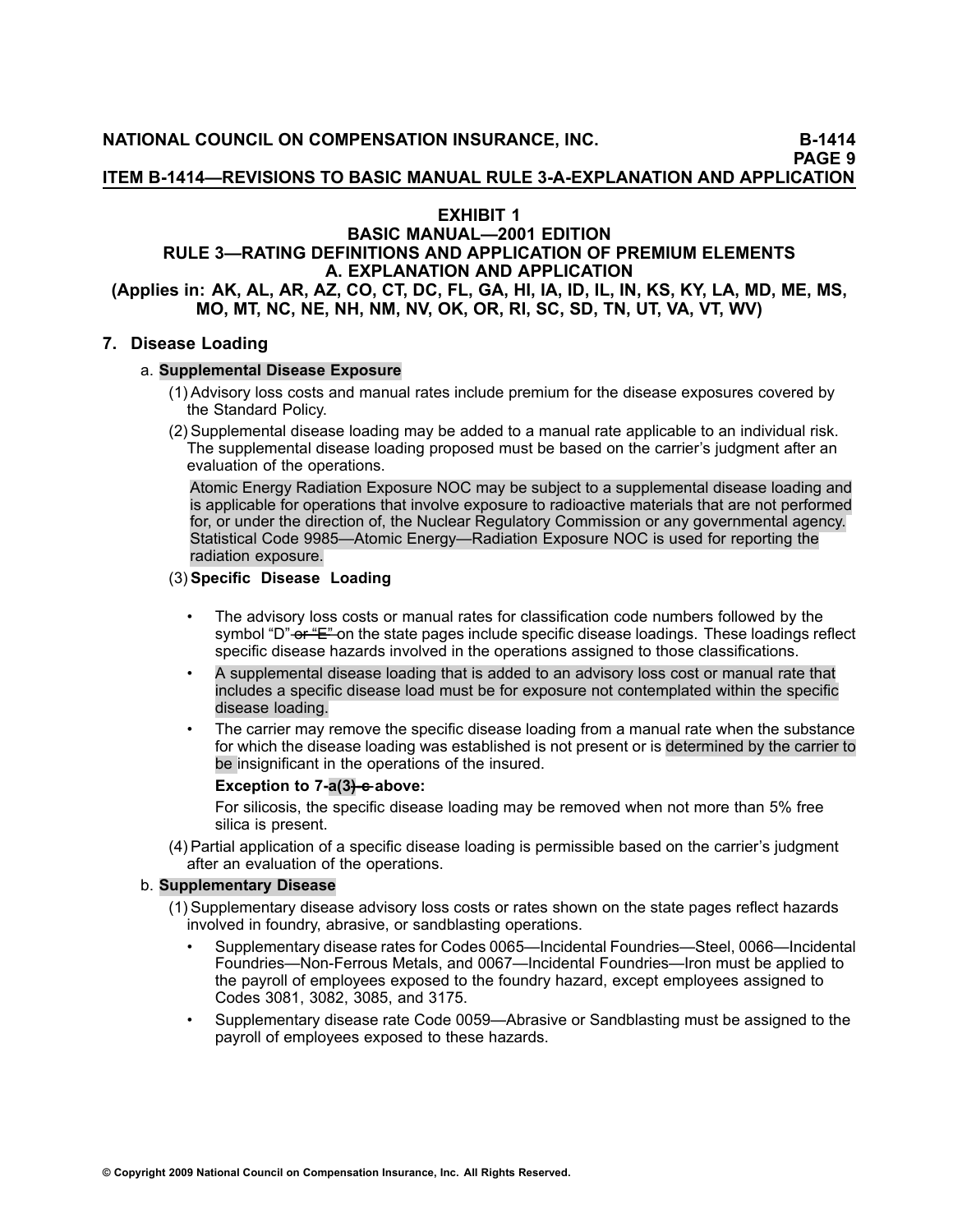# **EXHIBIT <sup>1</sup>**

# **BASIC MANUAL—2001 EDITION RULE 3—RATING DEFINITIONS AND APPLICATION OF PREMIUM ELEMENTS A. EXPLANATION AND APPLICATION** (Applies in: AK, AL, AR, AZ, CO, CT, DC, FL, GA, HI, IA, ID, IL, IN, KS, KY, LA, MD, ME, MS, MO, MT, NC, NE, NH, NM, NV, OK, OR, RI, SC, SD, TN, UT, VA, VT, WV)

# **9. Estimated Annual Premium**

Estimated Annual Premium is based on the estimated payroll for the policy [period](file:///C:/manuscript/hyperlink.asp?docid=Glossary-PolicyPeriod<?Pub & EntityName=amp>manualtitle=glossary). Estimated payrolls for each classification reflect actual payroll anticipated by the insured during the policy period. Such estimates are subject to substantiation by the carrier through evaluation of records or [inspections](file:///C:/manuscript/hyperlink.asp?docid=Glossary-Inspection<?Pub & EntityName=amp>manualtitle=glossary). For details, *refer to [User's](file:///C:/manuscript/hyperlink.asp?docid=UsersGuide-D-StandardPolicyInformationPageItemsDescribed<?Pub & EntityName=amp>manualtitle=usersguidexml) Guide D2g(4) or the Example section.*

Refer to the individual state algorithms for rating elements that are included in the estimated annual *premium.*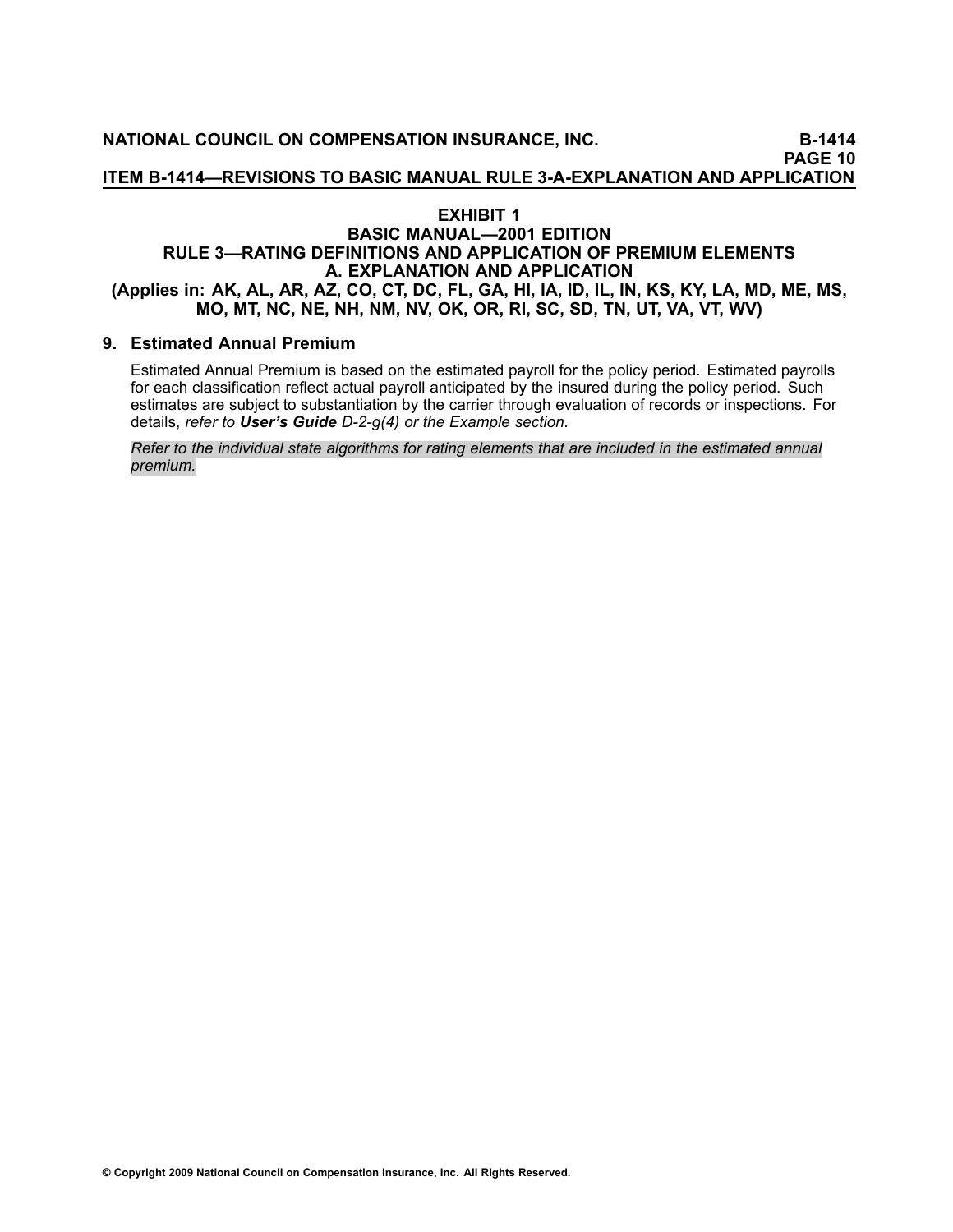**ITEM B1414—REVISIONS TO BASIC MANUAL RULE 3AEXPLANATION AND APPLICATION**

# **EXHIBIT <sup>1</sup>**

#### **BASIC MANUAL—2001 EDITION RULE 3—RATING DEFINITIONS AND APPLICATION OF PREMIUM ELEMENTS A. EXPLANATION AND APPLICATION** (Applies in: AK, AL, AR, AZ, CO, CT, DC, FL, GA, HI, IA, IL, IN, KS, KY, LA, MD, ME, MS, MO, MT, NC, NE, NH, NM, NV, OK, OR, RI, SC, SD, TN, UT, VA, VT, WV)

# **11. Expense Constant**

Expense Constant is <sup>a</sup> premium charge that is applied to every policy regardless of premium size. The expense constant contributes to the recovery of expenses common to issuing, recording, and auditing <sup>a</sup> policy. The expense constant charged at the inception of the policy will not change when <sup>a</sup> state is added or deleted during the policy term.

In competitive rating jurisdictions, the expense constant is filed by or on behalf of the carrier. In administered pricing jurisdictions, the expense constant is shown on the state pages.

**Note:** The following rules, as they appear in this manual, do not apply unless approval for their use is obtained by or on behalf of the carrier from the appropriate insurance regulatory authority.

a. The expense constant is:

- • Not subject to [premium](file:///C:/manuscript/hyperlink.asp?docid=Glossary-PremiumDiscountPlan<?Pub & EntityName=amp>manualtitle=glossary) discount, experience rating modification, [retrospective](file:///C:/manuscript/hyperlink.asp?docid=Glossary-RetrospectiveRating<?Pub & EntityName=amp>manualtitle=glossary) rating adjustment, or additional charges for the catastrophe provisions detailed in Rule 3-A-24.
- • Included in the minimum premium for each classification and must not be added to the minimum premium if the minimum premium becomes the final premium for the policy
- • Shown on the [Information](file:///C:/manuscript/hyperlink.asp?docid=Glossary-InformationPage<?Pub & EntityName=amp>manualtitle=glossary) Page of the policy. For details, *refer to [User's](file:///C:/manuscript/hyperlink.asp?docid=UsersGuide-D-StandardPolicyInformationPageItemsDescribed<?Pub & EntityName=amp>manualtitle=usersguidexml) Guide D2g(6). Refer to the [User's](file:///C:/manuscript/hyperlink.asp?docid=usersguide-G-examples-Rule3-A-11<?Pub & EntityName=amp>manualtitle=usersguidexml) Guide for an example.*
- b. When more than one state is insured on the same policy, the highest expense constant must be charged even if that state is on an "if [any](file:///C:/manuscript/hyperlink.asp?docid=Glossary-IfAny<?Pub & EntityName=amp>manualtitle=glossary)" basis. If two or more states have the same highest expense constant, the expense constant is determined by the state with the largest amount of standard premium.
- c. The expense constant must be excluded from the determination of standard premium.
- d. Full expense constants must be charged for short-term policies.

# **Exceptions:**

Expense constants are prorated when short-term policies are issued:

- •To replace <sup>a</sup> binder
- •Solely to establish consistent effective dates with other insurance policies
- e. If the policy is cancelled by the insured, except when retiring from business, the short-rate portion of the expense constant must not be less than \$15.

In addition to the exception to Rule 3-A-11-d above, the pro rata portion of expense constants are charged when:

- • The policy is cancelled:
	- •By the insurance carrier according to Cancellation Provisions Table <sup>1</sup>
	- •When the insured is retiring from business according to Cancellation Provisions Table <sup>2</sup>
	- • When an assigned risk policy is cancelled because coverage was placed in the voluntary market according to Cancellation Provisions Table <sup>3</sup>
- • The amount changes due to <sup>a</sup> change in the anniversary rating date *Refer to the User's Guide for an example.*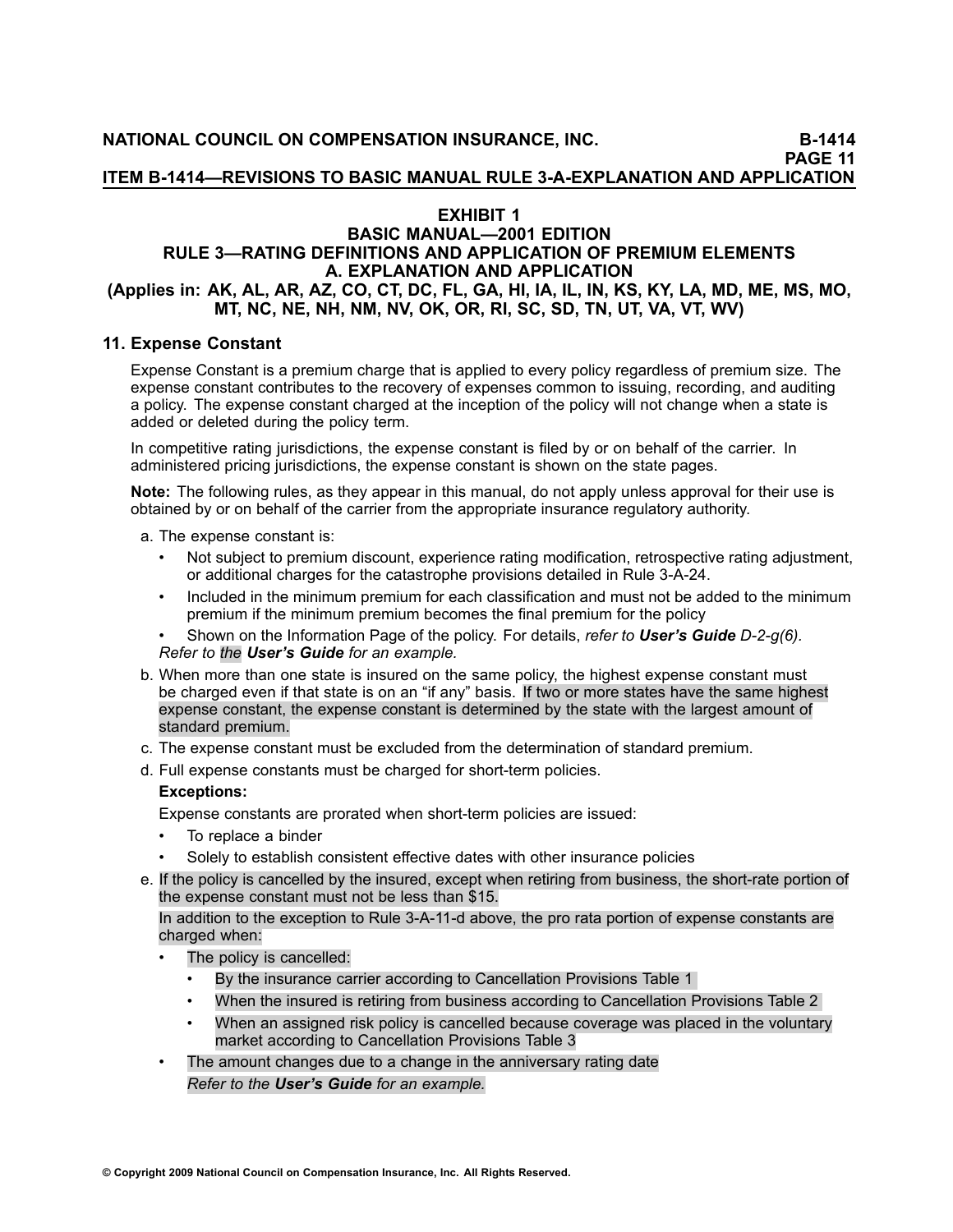#### **EXHIBIT <sup>1</sup> (CONT'D) BASIC MANUAL—2001 EDITION RULE 3—RATING DEFINITIONS AND APPLICATION OF PREMIUM ELEMENTS A. EXPLANATION AND APPLICATION** (Applies in: AK, AL, AR, AZ, CO, CT, DC, FL, GA, HI, IA, IL, IN, KS, KY, LA, MD, ME, MS, MO,

MT, NC, NE, NH, NM, NV, OK, OR, RI, SC, SD, TN, UT, VA, VT, WV)

In addition to the exception to Rule 3 A 11 d above, expense constants are prorated when a policy iscancelled:

- By the insurance carrier according to Cancellation Provisions Table 1<br>- مسجد الصحيح الصريح الصريح الصريح المستقلة المستقلة المستقلة المستقلة المستقلة المستقلة المستقلة المستقلة الم
- •When the insured is retiring from business according to Cancellation Provisions Table 2
- f. The pro rated portions of the expense constant in d. and e. above must not be less than \$15. For expense constant determination on Three-Year Fixed-Rate policies, *refer to [Rule](file:///C:/manuscript/hyperlink.asp?docid=Basic2001rule3-B<?Pub & EntityName=amp>manualtitle=basicrewritexml)* 3-B.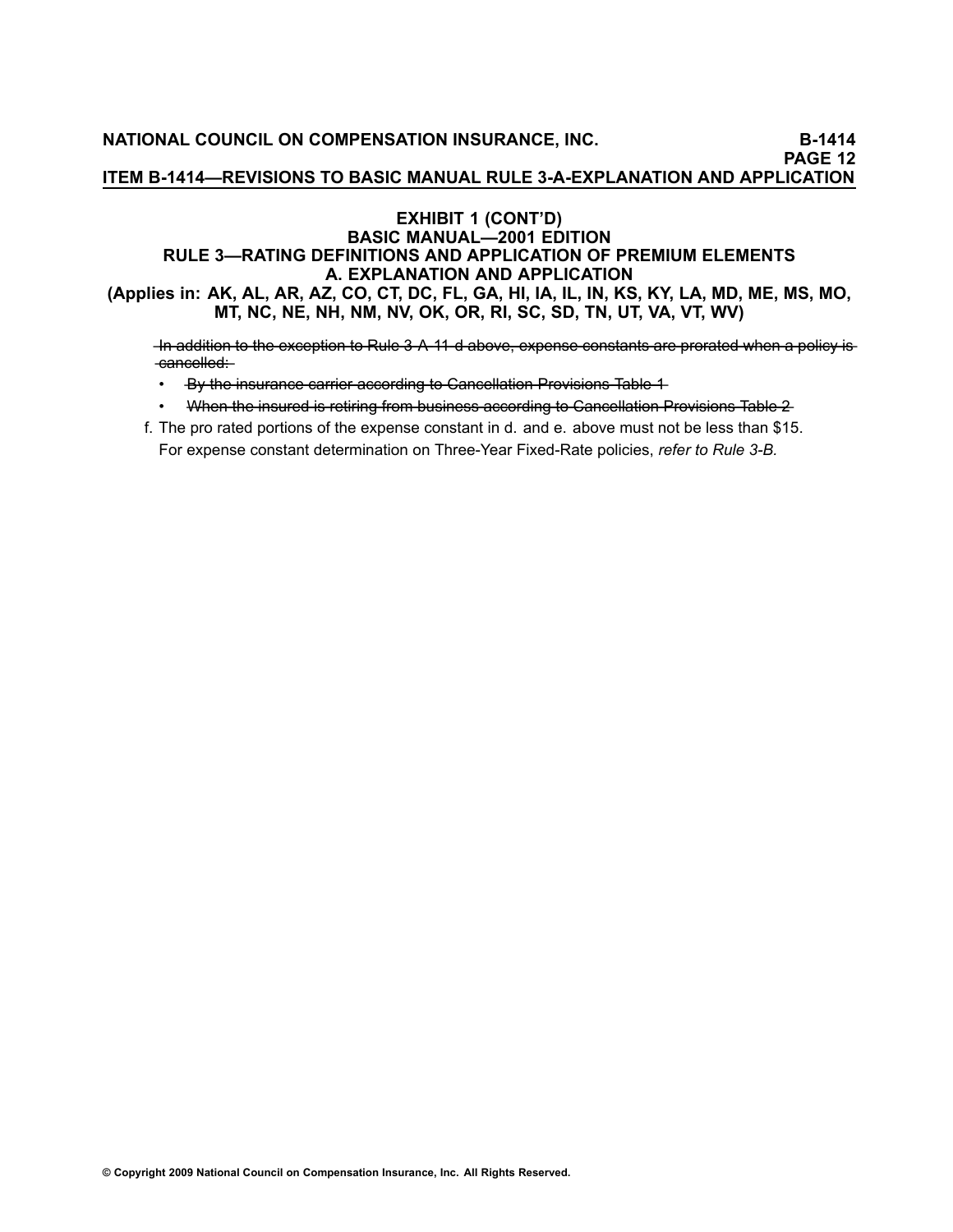**ITEM B1414—REVISIONS TO BASIC MANUAL RULE 3AEXPLANATION AND APPLICATION**

# **EXHIBIT <sup>1</sup>**

#### **BASIC MANUAL—2001 EDITION RULE 3—RATING DEFINITIONS AND APPLICATION OF PREMIUM ELEMENTS A. EXPLANATION AND APPLICATION** (Applies in: AK, AL, AR, AZ, CO, CT, DC, FL, GA, HI, IA, ID, IL, IN, KS, KY, LA, MD, ME, MS,

MO, MT, NC, NE, NH, NM, NV, OK, OR, RI, SC, SD, TN, UT, VA, VT, WV)

#### 12. Coal Mine Disease Charge (Federal Coal Mine Safety and Health and Safety Act)

- a. In states where disease coverage is provided for risks subject to the Federal Coal Mine Safety and Health and Safety Act, this coverage is not subject to:
	- •Experience rating
	- •Premium discounts
	- •Retrospective rating

Refer to the Statistical Plan for Workers [Compensation](https://www.ncci.com/manuals/statplan/statplan/national/statplan2008-national.htm) and Employers Liability Insurance for the applicable codes to report disease experience where there is liability under the Federal Coal *Mine Safety and Health Act.*

- b. Advisory loss costs or rates for this coverage and any underlying state law coverage for disease are shown separately in the state pages.
- c. Advisory loss costs or rates for employers not described by <sup>a</sup> coal mine classification and for former coal mine operators are determined by the carrier, and are not shown separately in the state pages.
- d. In states where there are no coal mines, the state pages will not include the advisory loss cost and rate information for this coverage.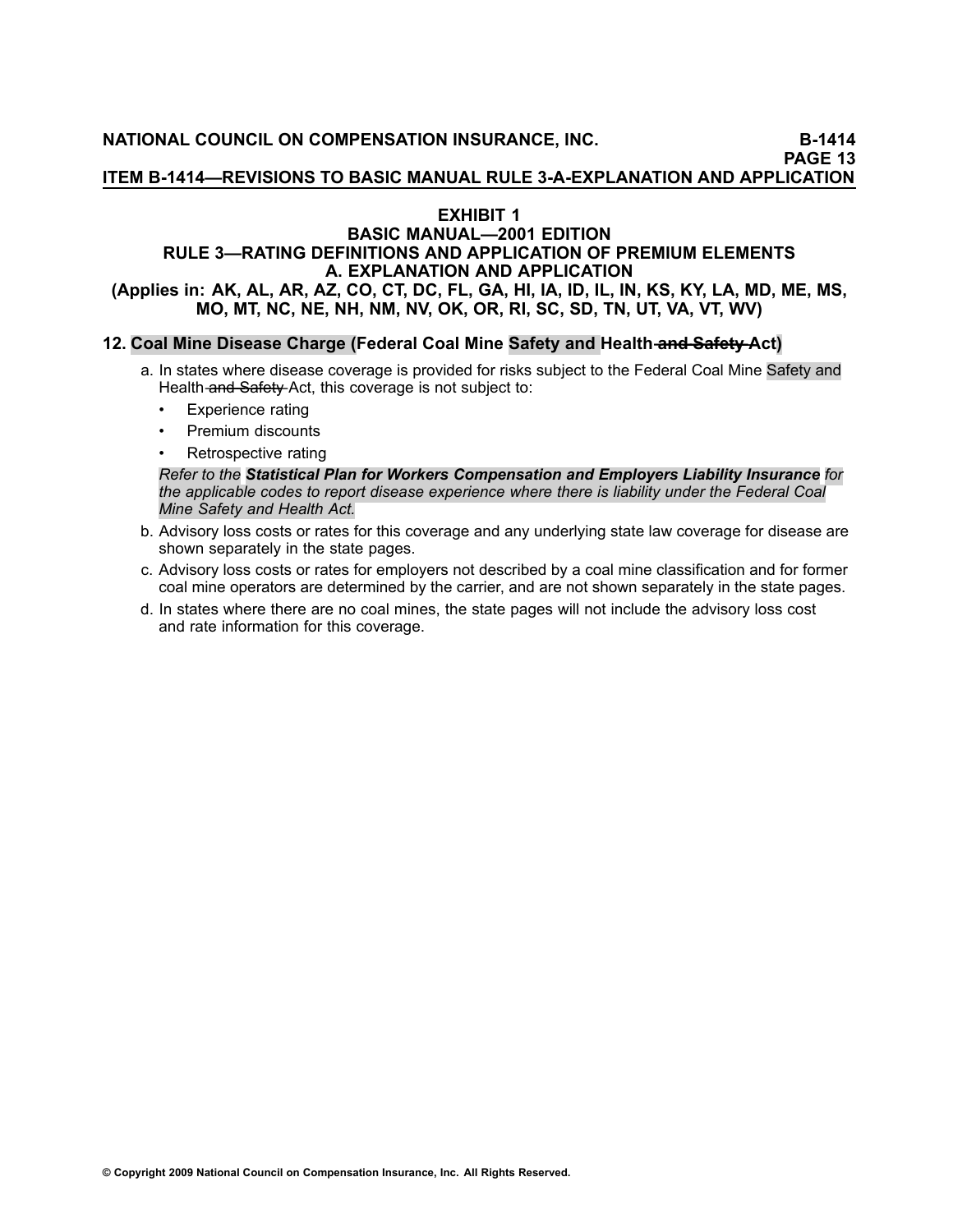**ITEM B1414—REVISIONS TO BASIC MANUAL RULE 3AEXPLANATION AND APPLICATION**

# **EXHIBIT <sup>1</sup>**

# **BASIC MANUAL—2001 EDITION RULE 3—RATING DEFINITIONS AND APPLICATION OF PREMIUM ELEMENTS A. EXPLANATION AND APPLICATION 14. Limits of Liability b. Increased Limits of Liability** (Applies in: AK, AL, AR, AZ, CO, CT, DC, FL, GA, HI, IA, ID, IL, IN, KS, KY, LA, MD, ME, MS, MO, MT, NC, NE, NH, NM, NV, OK, OR, RI, SC, SD, TN, UT, VA, VT, WV)

# **(1) Standard Policy**

Employers Liability (E/L) Increased Limits Factor is <sup>a</sup> factor that is applied to the manual premium if the employer chooses to increase its standard limits under Part Two—Employers Liability.

If the limits of liability under Part Two are increased:

- (a) The limits of liability must be the same for all states specified in Item 3A of the Information Page of the policy.
- (b) The additional premium for increased limits must be determined by multiplying the total manual premium by the percentage in the Table for Increased Limits.
- (c) In competitive rating jurisdictions, the additional premium must not be less than the minimum premium, if any, filed by or on behalf of the carrier and approved for use by the appropriate insurance regulatory authority.
- (d) In administered pricing jurisdictions, the additional premium must not be less than the minimum premium shown in the Table for Increased Limits.
- (e) For assigned risk policies, the additional premium must not be less than the minimum premium shown in the Table for Increased Limits.
- (f) The minimum premium for increased limits is in addition to the policy minimum premium at standard limits of liability and applies although coverage for increased limits may have been added during the policy term. *Refer to Rule 3A16b for additional minimum premium information.*

*Refer to the [User's](file:///C:/manuscript/hyperlink.asp?docid=UsersGuide-G-Examples-Rule3-A-14-b-1-f) Guide for an example.*

- (g) When more than one state is insured on the same policy:
	- • The applicable increased limits minimum premium for the policy is that of the state with the highest increased limits minimum premium, or
	- • No increased limits minimum premium applies to any of the states when the premium calculated for all states equals or exceeds the increased limits minimum premium for the state with the highest increased limits minimum premium. The combined increased limits premium for all states would apply.

*Refer to the User's Guide for examples.*

#### **Table for Increased Limits\***

| <b>Limits of Liability</b> | Percentage | <b>Minimum Premium For Increased Limits</b> |
|----------------------------|------------|---------------------------------------------|
| $(000$ omitted)            |            |                                             |
| \$500/500/500              | $1.7\%$    | \$100.00                                    |
| 1,000/1,000/1,000          | 2.8        | 150.00                                      |
| 2.000/2.000/2.000          | 4.3        | 175.00                                      |
| 3,000/3,000/3,000          | 5.3        | 200.00                                      |
| 4.000/4.000/4.000          | 6.1        | 225.00                                      |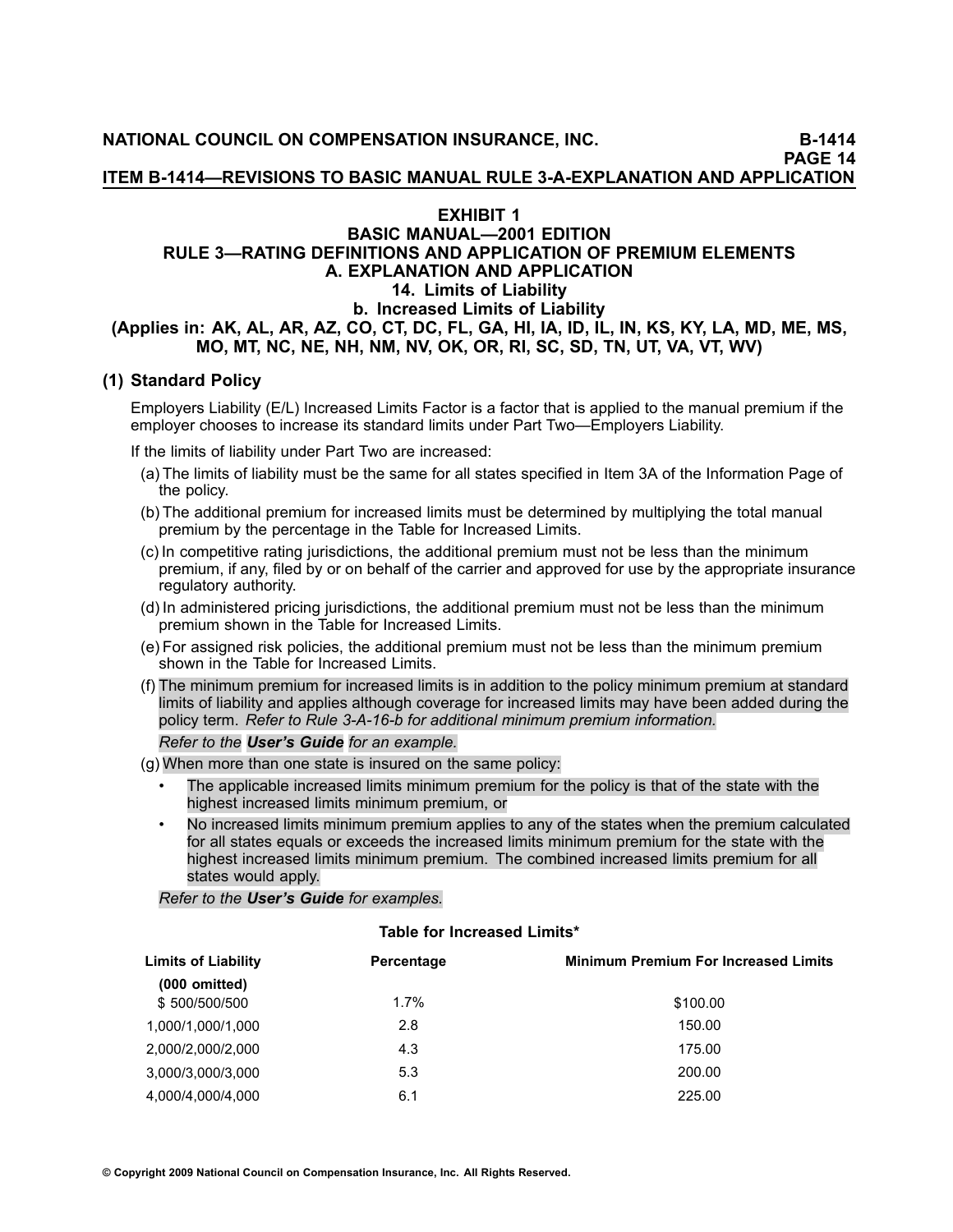**NATIONAL COUNCIL ON COMPENSATION INSURANCE, INC. B1414**

**PAGE <sup>15</sup>**

**ITEM B1414—REVISIONS TO BASIC MANUAL RULE 3AEXPLANATION AND APPLICATION**

## **EXHIBIT <sup>1</sup> (CONT'D) BASIC MANUAL—2001 EDITION RULE 3—RATING DEFINITIONS AND APPLICATION OF PREMIUM ELEMENTS A. EXPLANATION AND APPLICATION 14. Limits of Liability b. Increased Limits of Liability** (Applies in: AK, AL, AR, AZ, CO, CT, DC, FL, GA, HI, IA, ID, IL, IN, KS, KY, LA, MD, ME, MS, MO, MT, NC, NE, NH, NM, NV, OK, OR, RI, SC, SD, TN, UT, VA, VT, WV) **Table for Increased Limits\* (Cont'd)**

| <b>Limits of Liability</b>           | Percentage | <b>Minimum Premium For Increased Limits</b> |
|--------------------------------------|------------|---------------------------------------------|
| $(000$ omitted)<br>5,000/5,000/5,000 | 6.8        | 250.00                                      |
| 6,000/6,000/6,000                    | 7.4        | 260.00                                      |
| 7,000/7,000/7,000                    | 7.9        | 270.00                                      |
| 8,000/8,000/8,000                    | 8.3        | 280.00                                      |
| 9,000/9,000/9,000                    | 8.7        | 290.00                                      |
| 10,000/10,000/<br>10,000             | 9.0        | 300.00                                      |

\**Refer to [Appendix](file:///C:/manuscript/hyperlink.asp?docid=UsersGuideGeneralInformation-C) <sup>C</sup> for additional limits values*.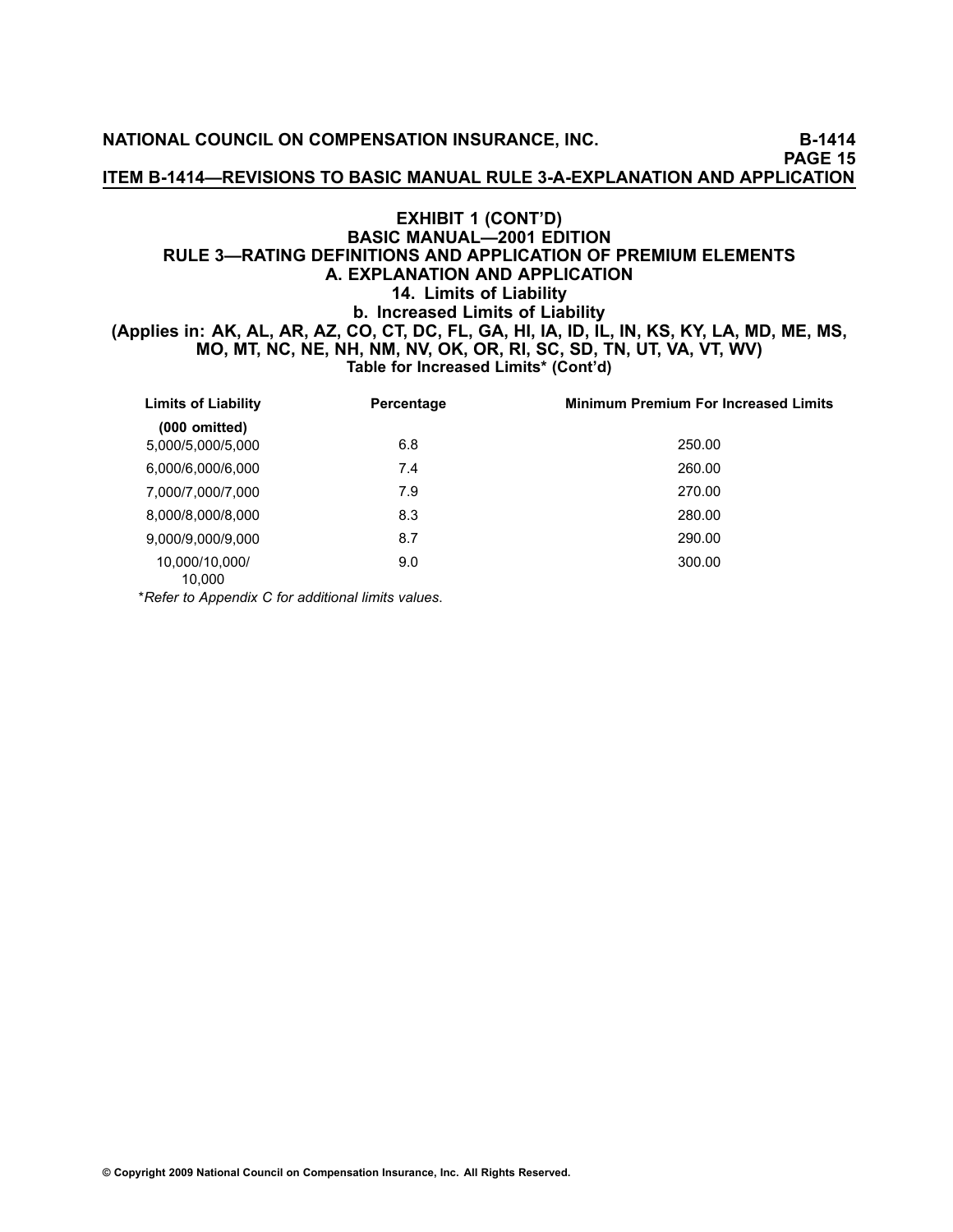**NATIONAL COUNCIL ON COMPENSATION INSURANCE, INC. B1414 PAGE <sup>16</sup> ITEM B1414—REVISIONS TO BASIC MANUAL RULE 3AEXPLANATION AND APPLICATION**

# **EXHIBIT <sup>1</sup> BASIC MANUAL—2001 EDITION RULE 3—RATING DEFINITIONS AND APPLICATION OF PREMIUM ELEMENTS A. EXPLANATION AND APPLICATION 14. Limits of Liability b. Increased Limits of Liability** (Applies in: AK, AL, AZ, CO, CT, DC, FL, GA, HI, IA, ID, IL, IN, KS, KY, LA, MD, ME, MS, MO, MT, NC, NE, NH, NM, NV, OK, OR, RI, SC, SD, TN, UT, VA, VT, WV)

# **(2) Employers Liability Insurance—Without Workers Compensation Insurance**

- (a) The standard limits of employers liability insurance may be increased. If higher limits of liability apply, the premium is determined on the basis of the rates multiplied by the factors filed by or on behalf of the carrier and approval for their use is obtained from the appropriate insurance regulatory authority.
- (b) All references to employers liability insurance without workers compensation insurance in this rule or other rules in this manual do not apply to residual market policies in states where NCCI is the Plan Administrator.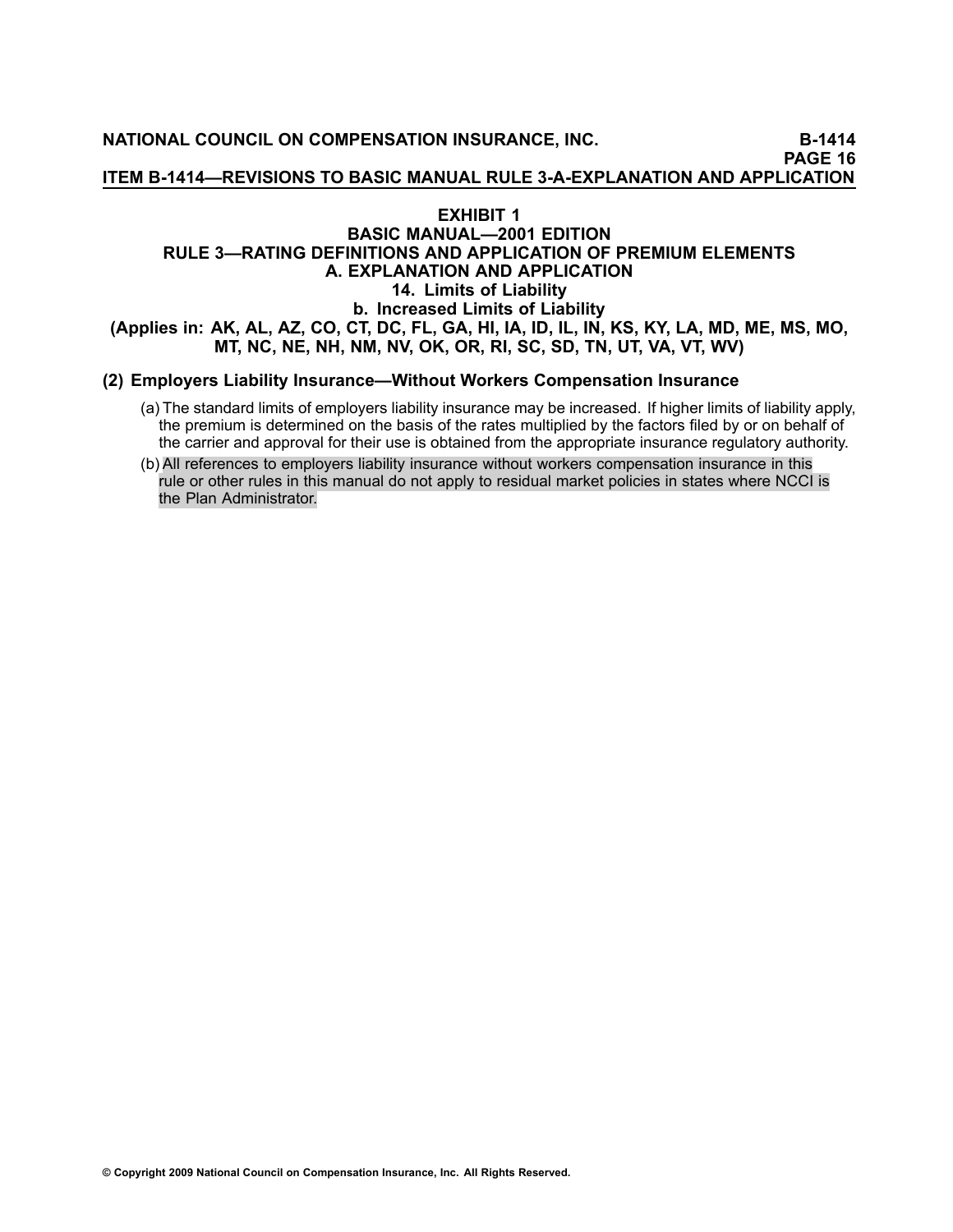**ITEM B1414—REVISIONS TO BASIC MANUAL RULE 3AEXPLANATION AND APPLICATION**

#### **EXHIBIT <sup>1</sup>**

#### **BASIC MANUAL—2001 EDITION RULE 3—RATING DEFINITIONS AND APPLICATION OF PREMIUM ELEMENTS A. EXPLANATION AND APPLICATION 14. Limits of Liability b. Increased Limits of Liability** (Applies in: AK, AL, AR, AZ, CO, CT, DC, FL, GA, HI, IA, ID, IL, IN, KS, KY, LA, MD, ME, MS, MO, MT, NC, NE, NH, NM, NV, OK, OR, RI, SC, SD, TN, UT, VA, VT, WV)

# **(4) Admiralty Law/FELA**

- (a) The total premium including the additional premium for increased limits must be determined by applying the factor in the Table for Increased Limits provided below to the total premium for admiralty or FELA classifications.
- (b) The minimum premium for increased limits is in addition to the policy minimum premium at standard limits of liability, and applies although coverage for increased limits may have been added during the policy term. *Refer to Rule [3A16b](file:///C:/manuscript/hyperlink.asp?docid=Basic2001rule3-A<?Pub & EntityName=amp>manualtitle-basicrewritexml) for additional minimum premium information.*

| TUNIU TUI TIIUTUUJUU EIIIIIW |           |               |                        |            |  |  |
|------------------------------|-----------|---------------|------------------------|------------|--|--|
|                              |           | <b>Factor</b> | <b>Minimum Premium</b> |            |  |  |
| <b>Limit Per Accident</b>    | Program I | Program II    | Program I              | Program II |  |  |
| \$100,000                    | 1.00      | 1.00          | \$115                  | \$230      |  |  |
| 150,000                      | 1.17      | 1.15          | 119                    | 238        |  |  |
| 200,000                      | 1.30      | 1.28          | 123                    | 246        |  |  |
| 300,000                      | 1.51      | 1.48          | 129                    | 258        |  |  |
| 400,000                      | 1.68      | 1.63          | 134                    | 268        |  |  |
| 500,000                      | 1.80      | 1.75          | 138                    | 276        |  |  |
|                              |           |               |                        |            |  |  |

# **Table for Increased Limits\***

\*Refer to [Appendix](file:///C:/manuscript/hyperlink.asp?docid=UsersGuideGeneralInformation-C) <sup>C</sup> for additional limits values.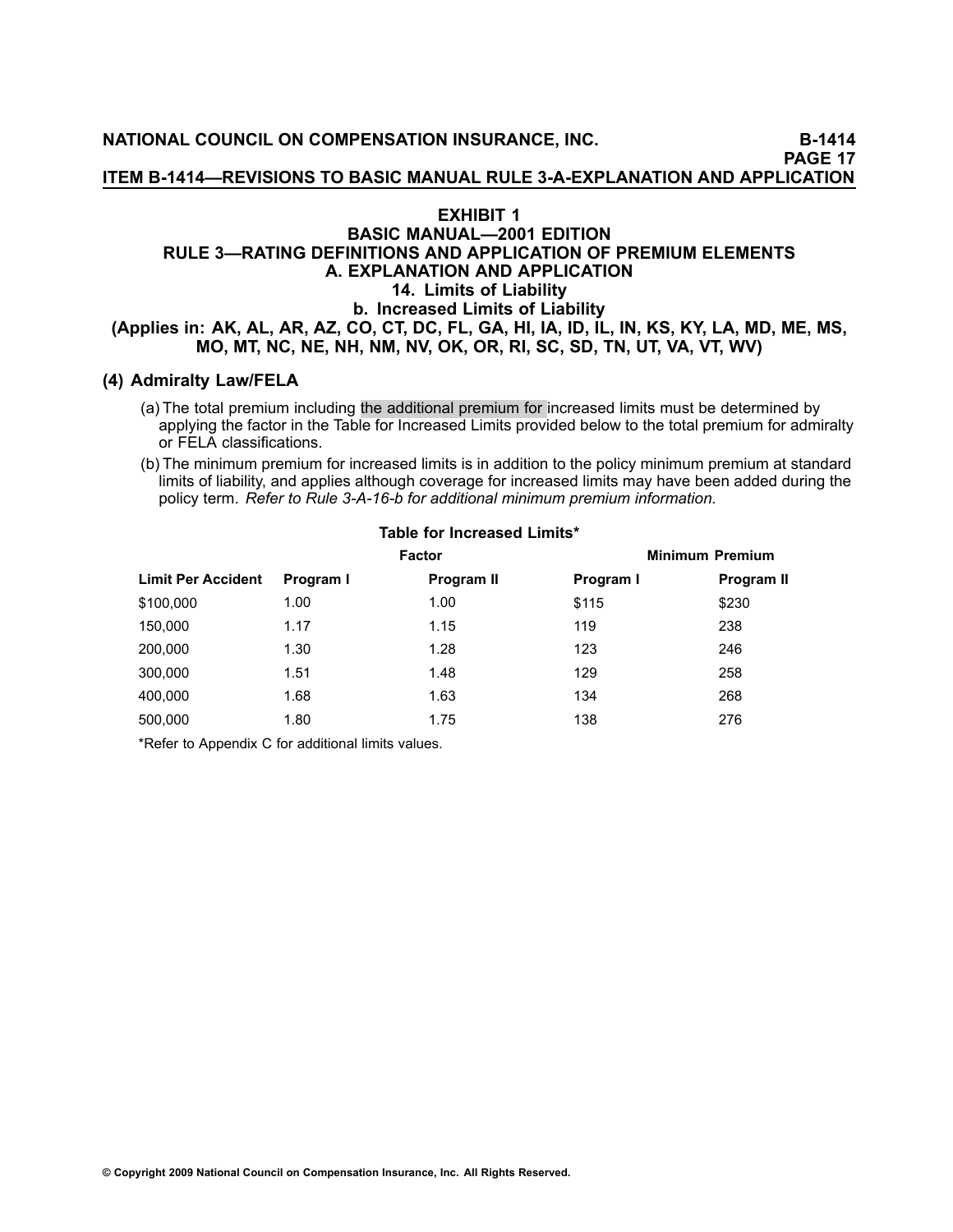**ITEM B1414—REVISIONS TO BASIC MANUAL RULE 3AEXPLANATION AND APPLICATION**

# **EXHIBIT <sup>1</sup>**

## **BASIC MANUAL—2001 EDITION RULE 3—RATING DEFINITIONS AND APPLICATION OF PREMIUM ELEMENTS A. EXPLANATION AND APPLICATION** (Applies in: AK, AL, AR, AZ, CO, CT, DC, FL, GA, HI, IA, ID, IL, IN, KS, KY, LA, MD, ME, MS, MO, MT, NC, NE, NH, NM, NV, OK, OR, RI, SC, SD, TN, UT, VA, VT, WV)

# **15. Majority Interest**

Majority Interest means more than 50%:

- a. Of voting stock.
- b. Of owners, partners, or members or directors if there is no voting stock., or-
- c. Of the board of directors or comparable governing body if a. or b. is not applicable.
- d. Participation of each general partners-in profits of a partnership. Limited partners are not considered in determining majority interest.
- e. Ownership interest held by an entity as <sup>a</sup> fiduciary. Such an entity's total ownership interest will also include any ownership held in <sup>a</sup> nonfiduciary capacity.

Refer to the Experience Rating Plan Manual for Workers [Compensation](file:///C:/manuscript/processlink.asp?manual=underwriting) and Employers Liability *[Insurance](file:///C:/manuscript/processlink.asp?manual=underwriting) for more information.*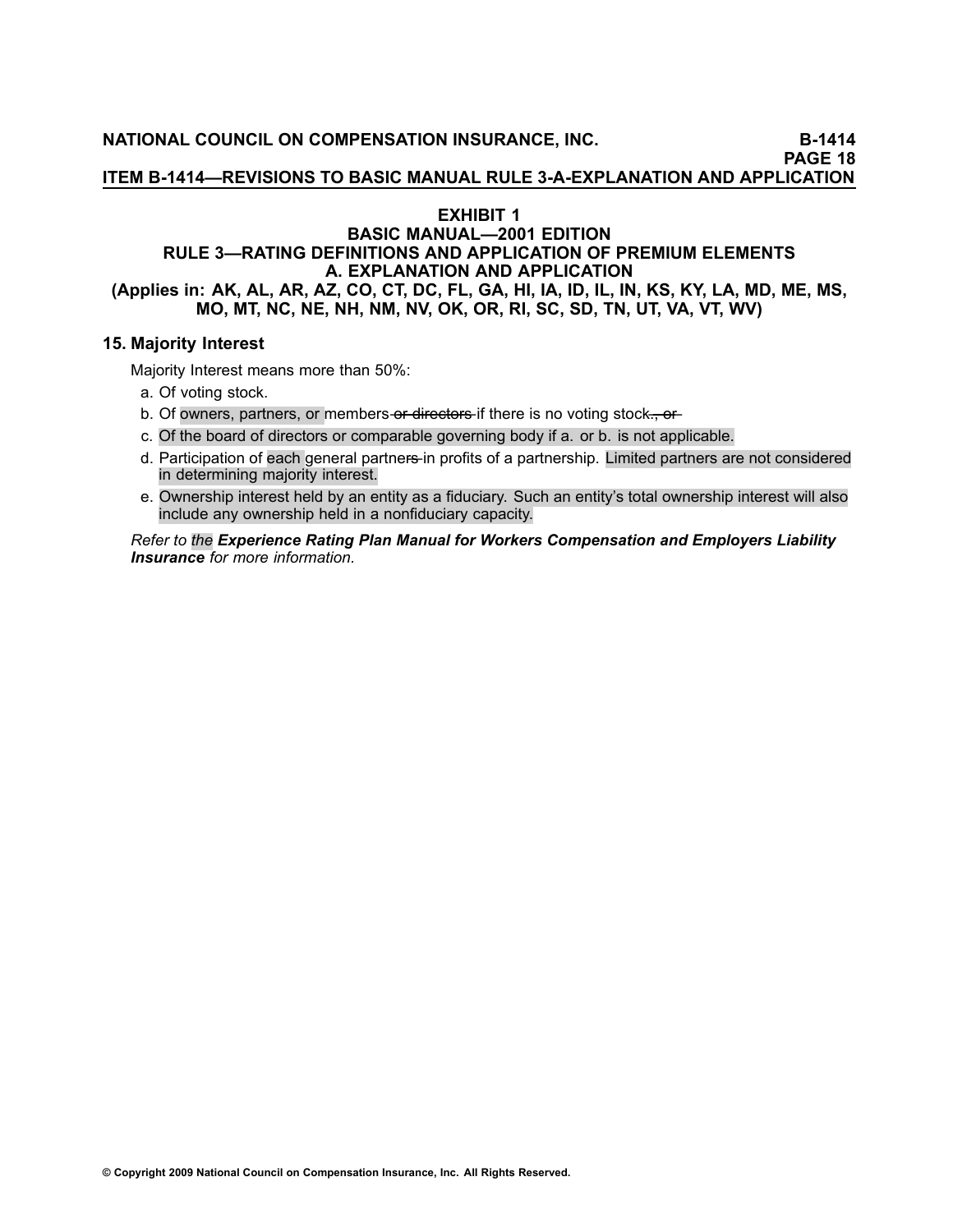# **EXHIBIT <sup>1</sup> BASIC MANUAL—2001 EDITION RULE 3—RATING DEFINITIONS AND APPLICATION OF PREMIUM ELEMENTS A. EXPLANATION AND APPLICATION 16. Minimum Premium** (Applies in: AK, AL, AR, AZ, CO, CT, DC, FL, GA, IA, ID, IL, IN, KS, KY, LA, MD, ME, MS, MO, MT, NC, NE, NH, NM, NV, OR, RI, SC, SD, TN, UT, VA, VT, WV)

# **a. Standard Policy**

Minimum Premium is the lowest policy premium that is required in order to provide insurance under the Standard Policy. Minimum premium must be shown on the Information Page of the policy. Minimum premium is not subject to an experience rating modification. For details, *refer to [User's](file:///C:/manuscript/hyperlink.asp?docid=UsersGuide-D-StandardPolicyInformationPageItemsDescribed<?Pub & EntityName=amp>manualtitle=usersguidexml) Guide D2g(7).*

In competitive rating jurisdictions, minimum premiums are filed by or on behalf of the carrier. In administered pricing jurisdictions, the minimum premiums are shown on the state pages.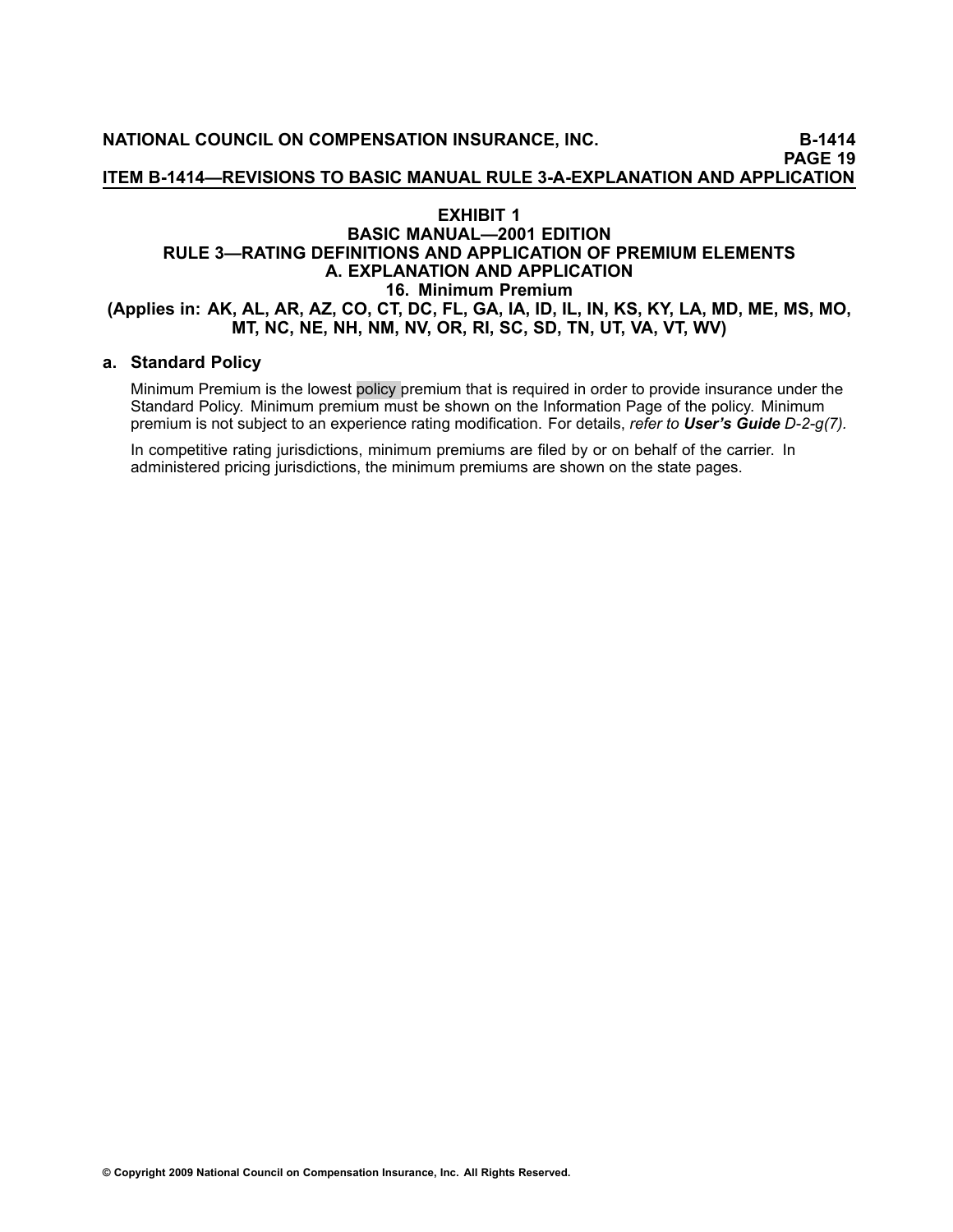**ITEM B1414—REVISIONS TO BASIC MANUAL RULE 3AEXPLANATION AND APPLICATION**

# **EXHIBIT <sup>1</sup>**

#### **BASIC MANUAL—2001 EDITION RULE 3—RATING DEFINITIONS AND APPLICATION OF PREMIUM ELEMENTS A. EXPLANATION AND APPLICATION 16. Minimum Premium** (Applies in: AK, AL, AR, AZ, CO, CT, DC, FL, GA, HI, IA, ID, IL, IN, KS, KY, LA, MD, ME, MS, MO. MT. NC. NE. NH. NM. NV, OK, OR, RI, SC, SD, TN, UT, VA, VT, WV)

#### **b. Determination**

(1) The minimum premium at policy issuance is determined as follows:

- •For <sup>a</sup> policy with only one classification, apply the minimum premium for that classification.
- • For <sup>a</sup> policy with two or more classifications, apply the highest minimum premium for any classification on the policy.
- • For <sup>a</sup> multiple state policy, the applicable minimum premium for the policy would be that of the state with the single highest minimum premium, even if that state is on an "if any" basis. If two or more states have the same highest minimum premium, the minimum premium is determined by the state with the largest amount of standard premium.

(2) The minimum premium is subject to final adjustment at final audit. It is determined on the basis of those classifications developing premium as follows:

- • If the final earned premium is less than the minimum premium determined on audit, then that minimum premium must be charged.
- •If no classification develops premium, the minimum premium for Code [8810](file:///C:/manuscript/hyperlink.asp?docid=8810<?Pub & EntityName=amp>manualtitle=scopesxml ) must be charged.
- • When more than one state is insured on the same policy, the minimum premium for the state with the single highest minimum premium must be charged even if that state is on an "if any" basis. If two or more states have the same highest minimum premium, the minimum premium is determined by the state with the largest amount of standard premium.

(3) Full minimum premiums are charged for short-term policies, subject to 4. below.

(4) The minimum premium is prorated when:

- •A short-term policy is issued to replace a binder
- •A short-term policy is issued to establish consistent effective dates with other insurance policies
- •<sup>A</sup> policy is cancelled by the insurance carrier according to Cancellation Provisions Table <sup>1</sup>
- • <sup>A</sup> policy is cancelled when the insured is retiring from business according to Cancellation Provisions Table <sup>2</sup>
- • An assigned risk policy is cancelled because coverage was placed in the voluntary market according to Cancellation Provisions Table <sup>3</sup>
- • The amount changes due to <sup>a</sup> change in the anniversary rating date *Refer to the [User's](file:///C:/manuscript/hyperlink.asp?docid=UsersGuide-G-Examples-Rule3-A-14-b-4) Guide for an example.*
- (5) In the event that <sup>a</sup> policy is cancelled midterm, the minimum premium for increased limits for employers liability and federal coverages must be treated the same as the classification minimum premium.
	- • Cancellation may occur by the carrier or by the insured when retiring from business. When this happens, the total premium for the policy must not be less than the pro rata portion of the minimum premium.
	- • If cancellation occurs by the insured, and the insured is not retiring from business, the total earned premium for the cancelled policy must not be less than the applicable annual minimum premium.
- (6) For <sup>a</sup> policy that provides only employers liability insurance with increased limits, the minimum premium must be increased by the factor that applies to the rates for that policy.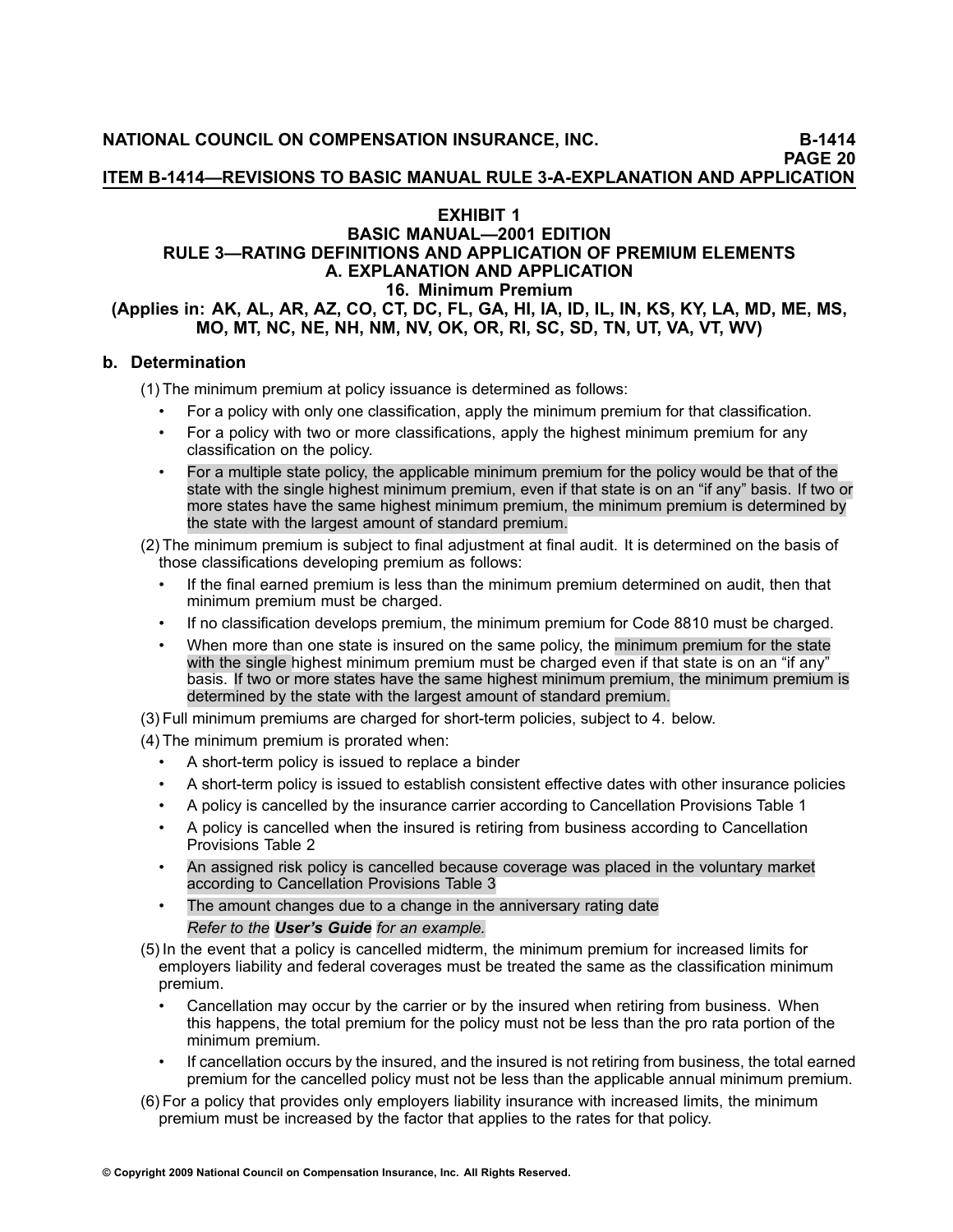**NATIONAL COUNCIL ON COMPENSATION INSURANCE, INC. B1414 PAGE <sup>21</sup> ITEM B1414—REVISIONS TO BASIC MANUAL RULE 3AEXPLANATION AND APPLICATION**

# **EXHIBIT <sup>1</sup> (CONT'D) BASIC MANUAL—2001 EDITION RULE 3—RATING DEFINITIONS AND APPLICATION OF PREMIUM ELEMENTS A. EXPLANATION AND APPLICATION 16. Minimum Premium** (Applies in: AK, AL, AR, AZ, CO, CT, DC, FL, GA, HI, IA, ID, IL, IN, KS, KY, LA, MD, ME, MS, MO, MT, NC, NE, NH, NM, NV, OK, OR, RI, SC, SD, TN, UT, VA, VT, WV)

All references to employers liability insurance without workers compensation insurance in this rule or other rules in this manual do not apply to residual market policies in states where NCCI is the Plan Administrator.

For minimum premium information for Domestic Workers, *refer to Rule [3C5c](file:///C:/manuscript/hyperlink.asp?docid=Basic2001Rule3-C<?Pub & EntityName=amp>manualtitle=basicrewritexml)*.

© Copyright 2009 National Council on Compensation Insurance, Inc. All Rights Reserved.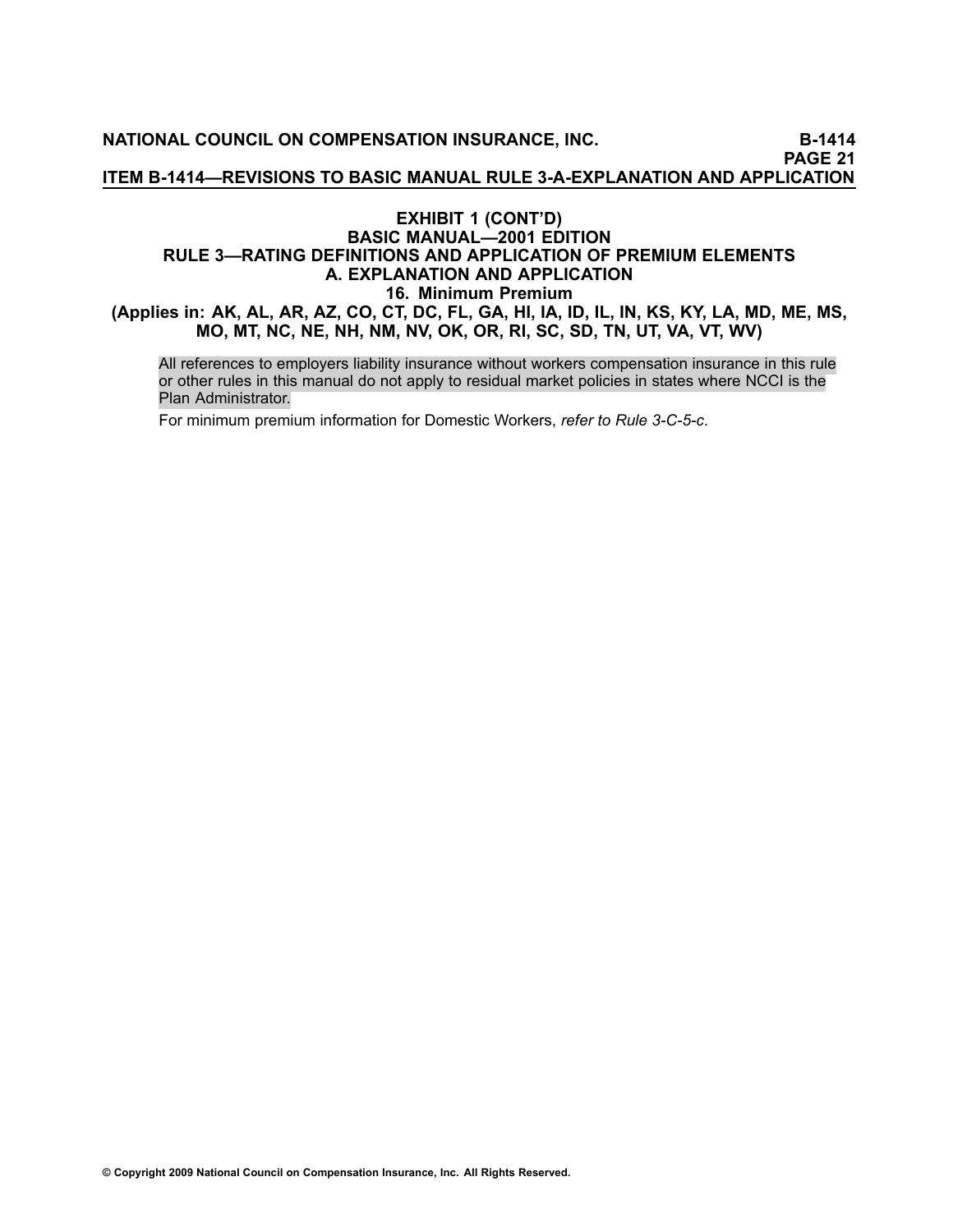# **EXHIBIT <sup>1</sup> BASIC MANUAL—2001 EDITION RULE 3—RATING DEFINITIONS AND APPLICATION OF PREMIUM ELEMENTS A. EXPLANATION AND APPLICATION 16. Minimum Premium** (Applies in: AK, AL, AR, AZ, CO, CT, DC, FL, GA, HI, IA, ID, IL, IN, KS, KY, LA, MD, ME, MS, MO, MT, NC, NE, NH, NM, NV, OK, OR, RI, SC, SD, TN, UT, VA, VT, WV)

#### **c. Admiralty Law/FELA**

<sup>A</sup> separate minimum premium applies to <sup>a</sup> policy that includes classifications for operations subject to admiralty law or FELA if filed by or on behalf of the carrier, and if approval for its use is granted by the appropriate insurance regulatory authority. In administered pricing jurisdictions, it must not be less than the minimum premium shown in the Table for Increased Limits in Rule 3-A-14-b(4).

- •This minimum premium is the lowest premium for insuring admiralty or FELA operations
- •It must apply in addition to the minimum premium or premium for other operations on this type of policy
- •It is not subject to an experience rating modification

*Refer to the [User's](file:///C:/manuscript/hyperlink.asp?docid=UsersGuide-G-Examples-Rule3-A-16-c) Guide for an example.*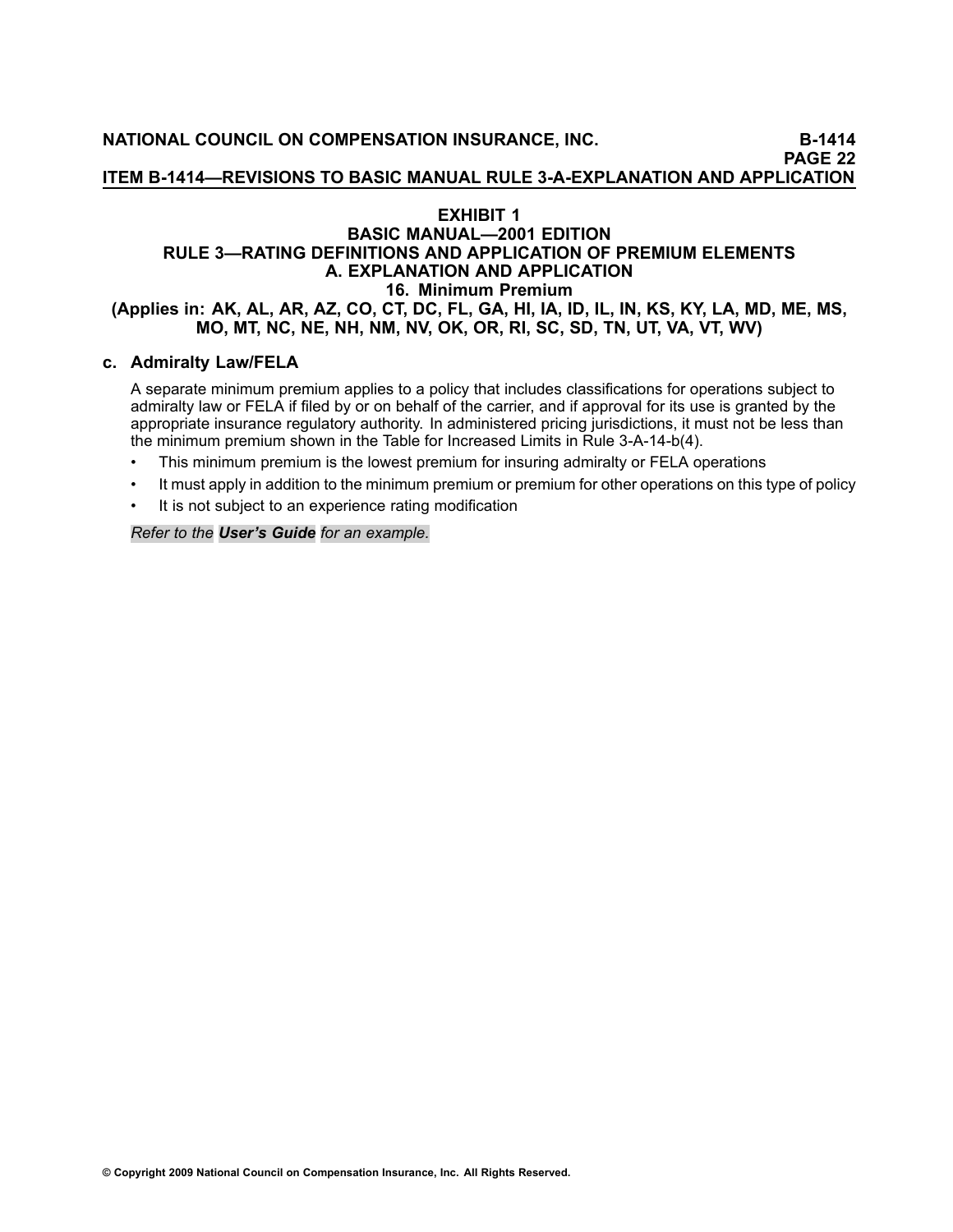**ITEM B1414—REVISIONS TO BASIC MANUAL RULE 3AEXPLANATION AND APPLICATION**

# **EXHIBIT <sup>1</sup>**

#### **BASIC MANUAL—2001 EDITION RULE 3—RATING DEFINITIONS AND APPLICATION OF PREMIUM ELEMENTS A. EXPLANATION AND APPLICATION** (Applies in: AK, AL, AR, AZ, CO, CT, DC, FL, GA, HI, IA, ID, IL, IN, KS, KY, LA, MD, ME, MS, MO, MT, NC, NE, NH, NM, NV, OK, OR, RI, SC, SD, TN, UT, VA, VT, WV)

#### **17. Nonratable Element**

- a. A non-ratable element is a supplementary loading or percentage included in the development of the manual rate for <sup>a</sup> particular classification. It adjusts for the classification's potential for [occupational](file:///C:/manuscript/hyperlink.asp?docid=Glossary-OccupationalDisease<?Pub & EntityName=amp>manualtitle=glossary) [disease](file:///C:/manuscript/hyperlink.asp?docid=Glossary-OccupationalDisease<?Pub & EntityName=amp>manualtitle=glossary) or catastrophic losses.
- b. Class codes designated with an "N" on <sup>a</sup> state's advisory loss cost or rate pages are part of <sup>a</sup> ratable/non-ratable group.
- c. The footnotes to the advisory loss cost or rate pages provide the separate statistical code for each non-ratable element to reflect the non-ratable catastrophe loading.
- d. The statistical non-ratable code and corresponding advisory loss cost or rate are applied in addition to the basic classification when determining premium.
- e. Premium for a non-ratable element is not subject to experience rating or retrospective rating.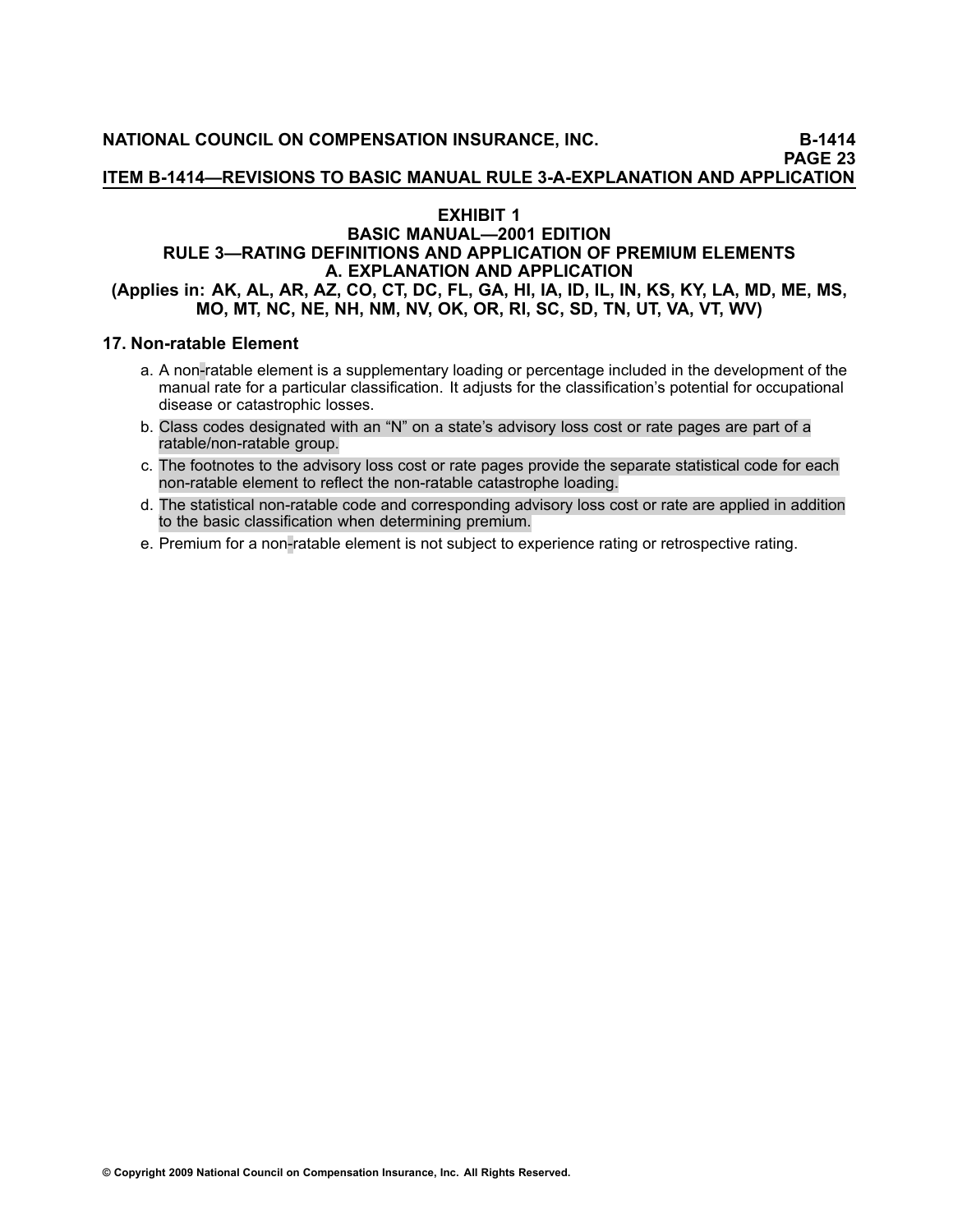#### **EXHIBIT <sup>1</sup>**

# **BASIC MANUAL—2001 EDITION RULE 3—RATING DEFINITIONS AND APPLICATION OF PREMIUM ELEMENTS A. EXPLANATION AND APPLICATION** (Applies in: AK, AL, AR, AZ, CO, CT, DC, FL, GA, HI, IA, ID, IL, IN, KS, KY, LA, MD, ME, MS, MO, MT, NC, NE, NH, NM, NV, OK, OR, RI, SC, SD, TN, UT, VA, VT, WV)

#### **18. Other States Insurance**

- a. Premium developed for operations covered under Part Three—Other States Insurance is based on the workers compensation rules and rates. *Refer to [User's](file:///C:/manuscript/hyperlink.asp?docid=UsersGuideGeneralInformation-A<?Pub & EntityName=amp>manualtitle=usersguidexml) Guide A3 for more information.*
- b. All references to Other States Insurance in this rule or other rules in this manual do not apply to residual market policies in states where NCCI is the Plan Administrator. For more information, *refer to Basic [Manual](file:///C:/manuscript/hyperlink.asp?docid=Basic2001Rule4-A) Rule 4A*.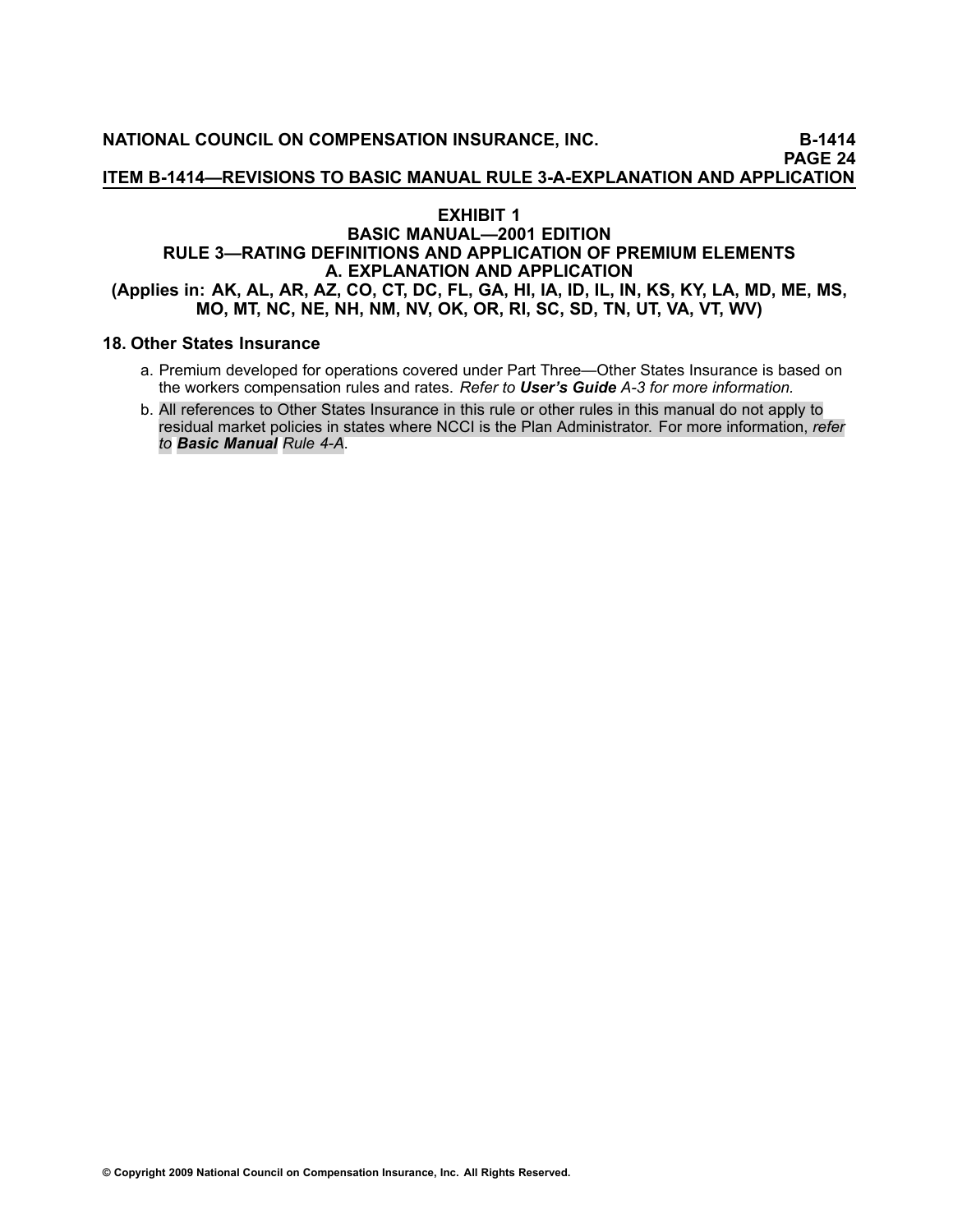**ITEM B1414—REVISIONS TO BASIC MANUAL RULE 3AEXPLANATION AND APPLICATION**

#### **EXHIBIT <sup>1</sup>**

#### **BASIC MANUAL—2001 EDITION RULE 3—RATING DEFINITIONS AND APPLICATION OF PREMIUM ELEMENTS A. EXPLANATION AND APPLICATION 19. Premium Discount** (Applies in: AK, AL, AR, AZ, CO, CT, DC, FL, GA, HI, IA, ID, IL, IN, KS, KY, LA, MD, ME, MS, MO, MT, NC, NE, NH, NM, NV, OK, OR, RI, SC, SD, TN, UT, VA, VT, WV)

#### **a. Determination of Premium Discount**

<sup>A</sup> policy qualifies for [premium](file:///C:/manuscript/hyperlink.asp?docid=Glossary-PremiumDiscountPlan<?Pub & EntityName=amp>manualtitle=glossary) discount when the standard premium exceeds the eligibility amount authorized by the insurance regulatory authority.

Premium Discount is applied in accordance with the anniversary rating date. *Refer to Rule 3A2 for information on anniversary rating date.*

Total standard premium is subject to [premium](file:///C:/manuscript/hyperlink.asp?docid=Glossary-PremiumDiscountPlan<?Pub & EntityName=amp>manualtitle=glossary) discount as follows:

#### **(1) Without Retrospective Rating**

#### •**Single State Policy**

Premium discount is determined by applying the appropriate discount percentages to the total standard premium in excess of the authorized threshold amount.

#### •**Multiple State Policy**

Premium discount applies on an interstate basis. It is determined by applying the appropriate discount percentages to each state's portion of the total standard premium in excess of the authorized threshold amount.

Each state's portion of the threshold amount and varying gradations of [premium](file:///C:/manuscript/hyperlink.asp?docid=Glossary-PremiumDiscountPlan<?Pub & EntityName=amp>manualtitle=glossary) discount are calculated by multiplying the total standard premium by the ratio of state standard premium to the total standard premium.

*Refer to the [User's](file:///C:/manuscript/hyperlink.asp?docid=UsersGuide-G-Examples-Rule3-A-19-b) Guide for an example.*

#### **(2) With Retrospective Rating**

The portion of the standard premium subject to <sup>a</sup> Retrospective Rating Plan is not subject to [premium](file:///C:/manuscript/hyperlink.asp?docid=Glossary-PremiumDiscountPlan<?Pub & EntityName=amp>manualtitle=glossary) [discount](file:///C:/manuscript/hyperlink.asp?docid=Glossary-PremiumDiscountPlan<?Pub & EntityName=amp>manualtitle=glossary).

Total the premium of all entities to determine the amount subject to the Retrospective Rating Plan. The remainder of that standard premium is subject to [premium](file:///C:/manuscript/hyperlink.asp?docid=Glossary-PremiumDiscountPlan<?Pub & EntityName=amp>manualtitle=glossary) discount and is calculated as follows:

- (a) Determine the discount (x) as if none of the premium is subject to retrospective rating
- (b) Determine the discount (y) for the premium subject to retrospective rating only
- (c) The [premium](file:///C:/manuscript/hyperlink.asp?docid=Glossary-PremiumDiscountPlan<?Pub & EntityName=amp>manualtitle=glossary) discount is the difference between (x) and (y)

The total [premium](file:///C:/manuscript/hyperlink.asp?docid=Glossary-PremiumDiscountPlan<?Pub & EntityName=amp>manualtitle=basicrewritexml) discount is distributed by state by allocating the state portion of standard premium to the [premium](file:///C:/manuscript/hyperlink.asp?docid=Glossary-PremiumDiscountPlan<?Pub & EntityName=amp>manualtitle=basicrewritexml) discount.

*Refer to the [User's](file:///C:/manuscript/hyperlink.asp?docid=UsersGuide-G-Examples-Rule3-A-19-b) Guide for an example.*

#### **(3) Other Methods**

Any other method of determining [premium](file:///C:/manuscript/hyperlink.asp?docid=Glossary-PremiumDiscountPlan<?Pub & EntityName=amp>manualtitle=glossary) discount may be used as long as the result does not differ by more than 0.1% of the standard premium from the [premium](file:///C:/manuscript/hyperlink.asp?docid=Glossary-PremiumDiscountPlan<?Pub & EntityName=amp>manualtitle=glossary) discount produced by the methods outlined in this rule.

*R—e—f—e—r—*—*t—o—*—*[A—p—p—e—n—d—i—x—](file:///C:/manuscript/hyperlink.asp?docid=Basic2001AppendixA-StateReferenceChartPremiumDiscountTables<?Pub & EntityName=amp>manualtitle=basicrewritexml)*—*A—*—*f—o—r—*—*P—r—e—m—i—u—m—*—*D—i—s—c—o—u—n—t—*—*T—a—b—l—e—s—.—*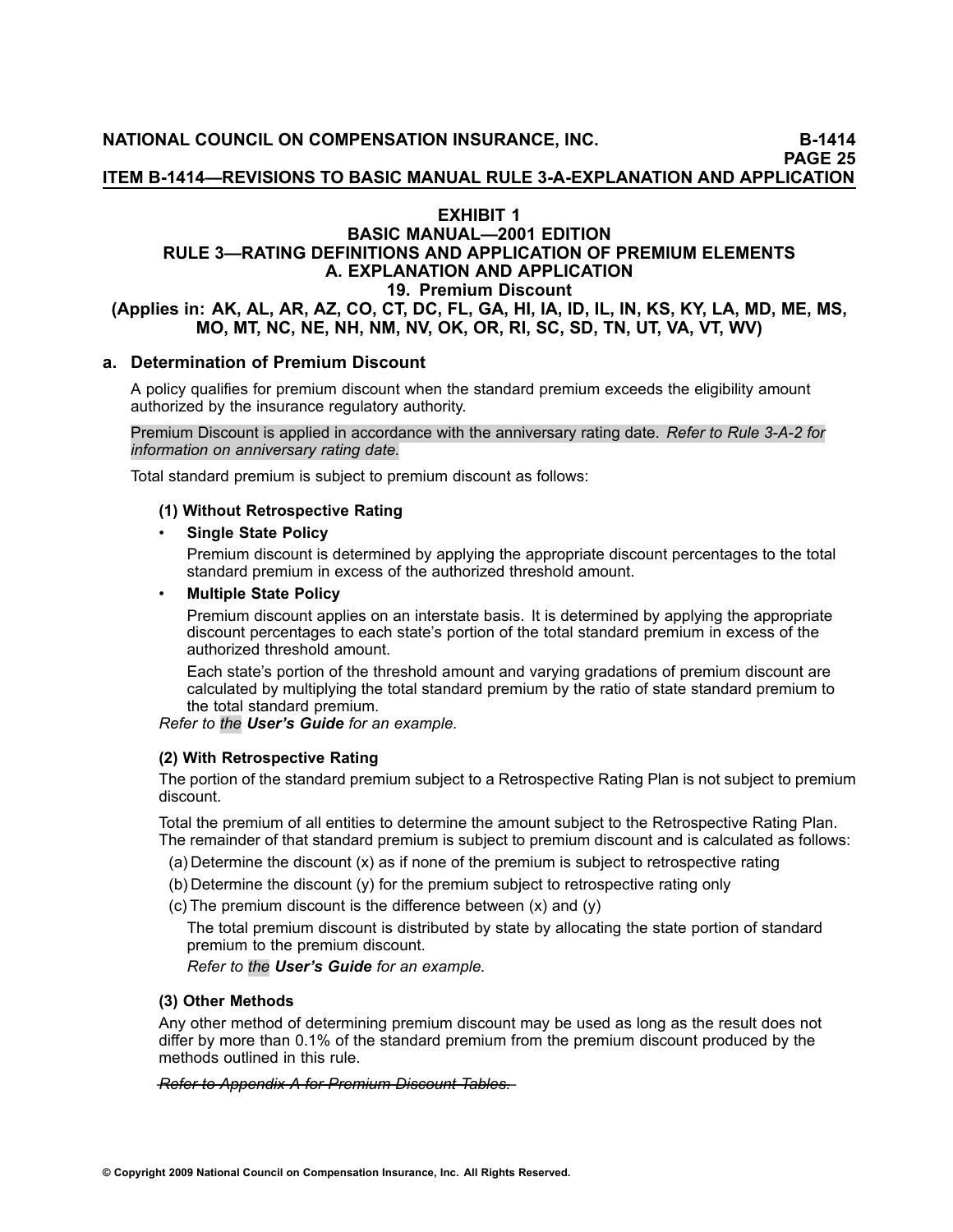# **EXHIBIT <sup>1</sup>**

# **BASIC MANUAL—2001 EDITION RULE 3—RATING DEFINITIONS AND APPLICATION OF PREMIUM ELEMENTS A. EXPLANATION AND APPLICATION 19. Premium Discount** (Applies in: AK, AL, AR, AZ, CO, CT, DC, FL, GA, HI, IA, ID, IL, IN, KS, KY, LA, MD, ME, MS, MO, MT, NC, NE, NH, NM, NV, OK, OR, RI, SC, SD, TN, UT, VA, VT, WV)

#### **b. Combination of Policies**

For the purpose of calculating [premium](file:///C:/manuscript/hyperlink.asp?docid=Glossary-PremiumDiscountPlan<?Pub & EntityName=amp>manualtitle=glossary) discount for two or more policies that are issued to the same insured by one or more carriers that are under the same management, the total standard premium for those policies must be combined. This applies unless the insured instructs the carrier otherwise.

If the policies being combined have different expiration dates:

- (1) Either NCCI or another licensed rating organization The carrier must determine the policy effective date for application of the [premium](file:///C:/manuscript/hyperlink.asp?docid=Glossary-PremiumDiscountPlan<?Pub & EntityName=amp>manualtitle=glossary) discount
- (2) All policies in effect before the established effective date must be cancelled and rewritten as of the established effective date
- (3) All policies written to be effective after the established effective date of the combination of policies must be written to expire on the same date as the other policies in the combination

*Refer to User's Guide for an example.*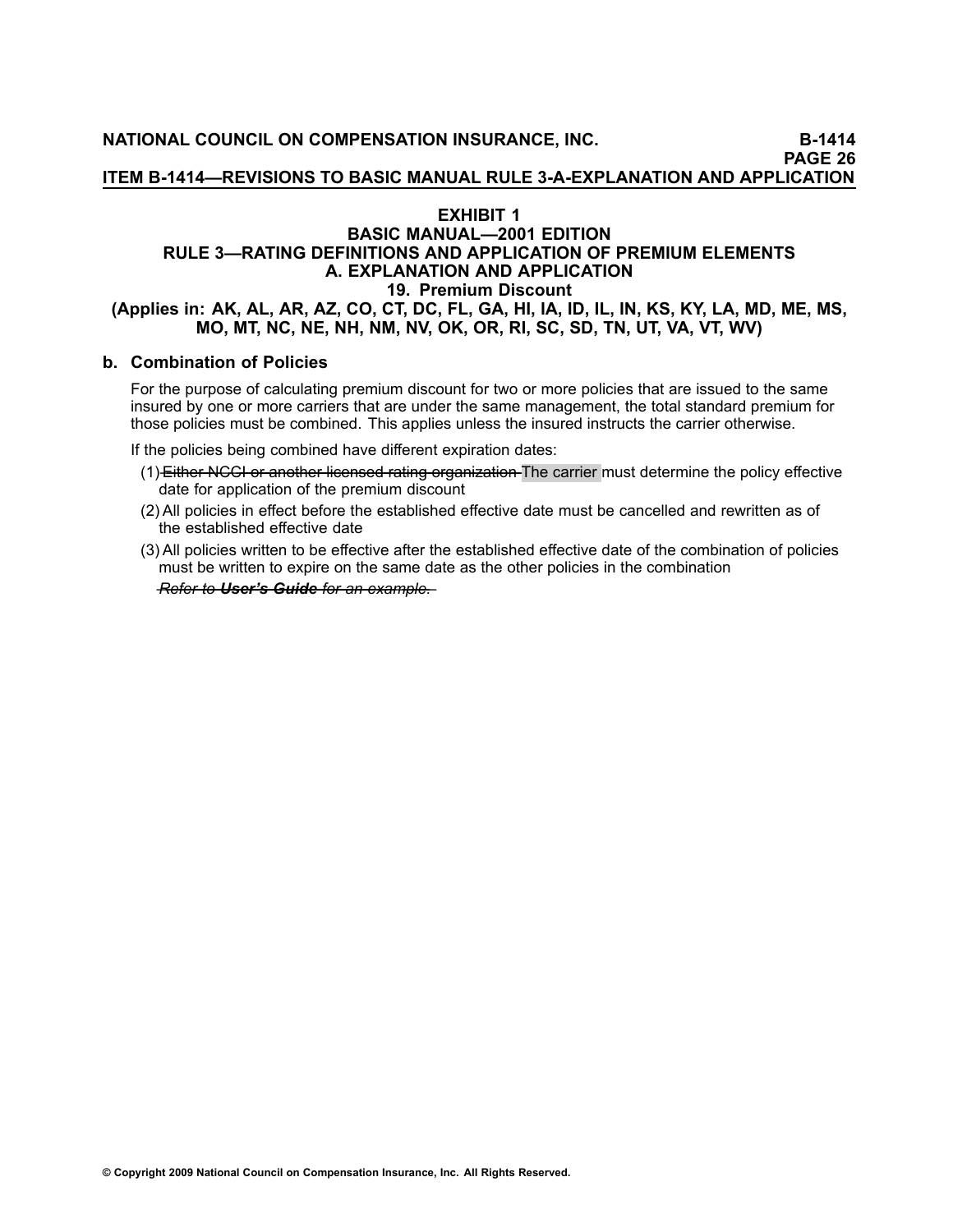**ITEM B1414—REVISIONS TO BASIC MANUAL RULE 3AEXPLANATION AND APPLICATION**

#### **EXHIBIT <sup>1</sup>**

# **BASIC MANUAL—2001 EDITION RULE 3—RATING DEFINITIONS AND APPLICATION OF PREMIUM ELEMENTS A. EXPLANATION AND APPLICATION** (Applies in: AK, AL, AR, AZ, CO, CT, DC, FL, GA, HI, IA, ID, IL, IN, KS, KY, LA, MD, ME, MS, MO, MT, NC, NE, NH, NM, NV, OK, OR, RI, SC, SD, TN, UT, VA, VT, WV)

# **21. States Added After Policy Effective Date**

- a. <sup>A</sup> state may be added after the effective date of the policy. For the additional state operations, apply:
	- (1) Manual rates in effect on the anniversary rating date of the policy to which the state has been added
	- (2) Any rate change that applies to outstanding policies for the state being added, and
	- (3) Any applicable experience rating modification for the policy to which the state has been added. *Refer to the [Experience](file:///C:/manuscript/processlink.asp?manual=underwriting) Rating Plan Manual.*
- b. Additional states may be added to the policy only in accordance with *Basic [Manual](file:///C:/manuscript/hyperlink.asp?docid=Basic2001Rule4-A)* Rule 4A for residual market policies in states where NCCI is the Plan Administrator.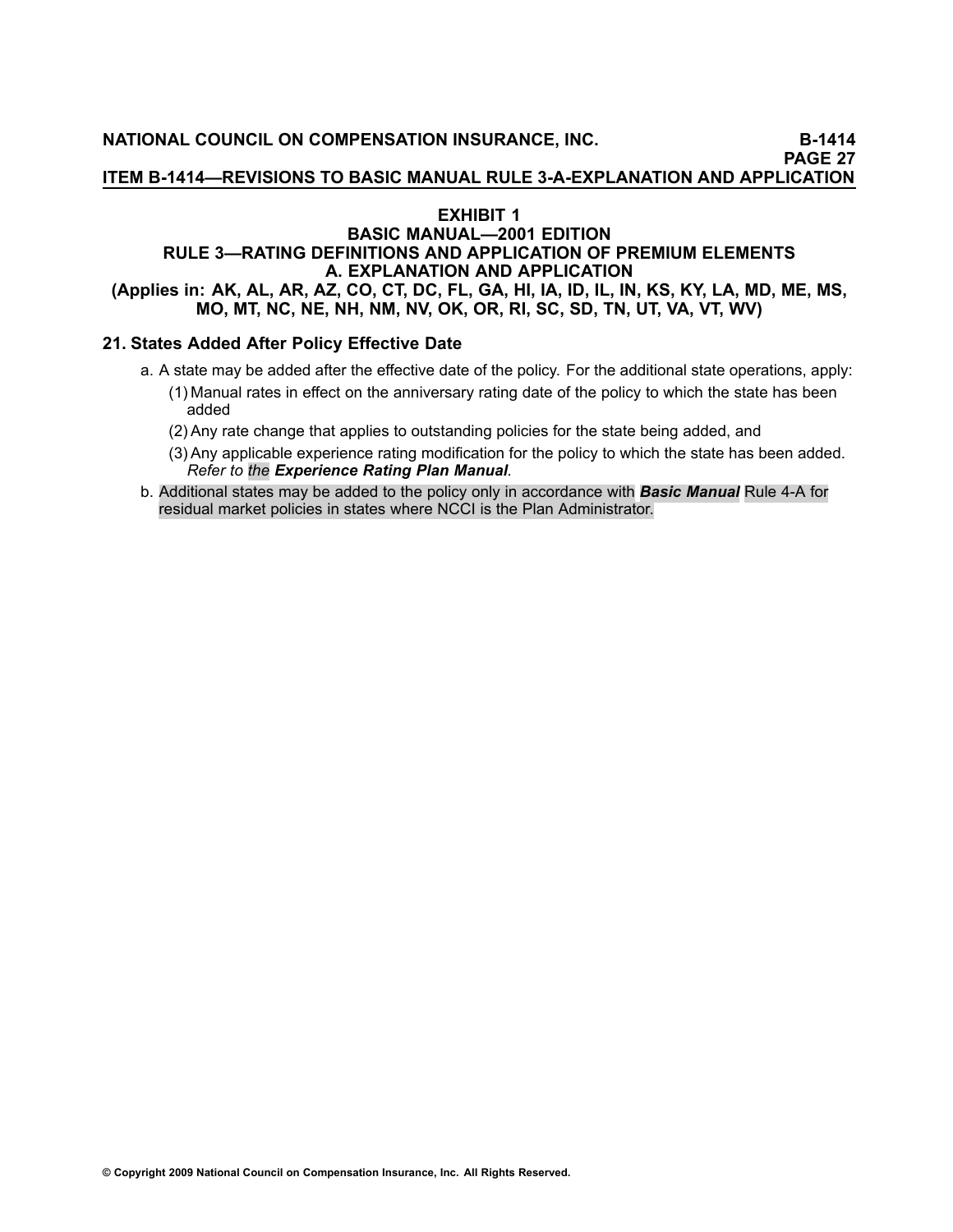**ITEM B1414—REVISIONS TO BASIC MANUAL RULE 3AEXPLANATION AND APPLICATION**

#### **EXHIBIT <sup>1</sup>**

#### **BASIC MANUAL—2001 EDITION RULE 3—RATING DEFINITIONS AND APPLICATION OF PREMIUM ELEMENTS A. EXPLANATION AND APPLICATION** (Applies in: AK, AL, AR, AZ, CO, CT, DC, FL, GA, HI, IA, ID, IL, IN, KS, LA, MD, ME, MS, MT, **NC, NE, NM, NV, OK, OR, RI, SC, SD, VA, VT, WV)**

#### **22. Waiver of Right to Recover From Others (Subrogation)**

- a. The premium for this endorsement ([WC](file:///C:/manuscript/hyperlink.asp?docid=Forms-000313<?Pub & EntityName=amp>manualtitle=forms) <sup>00</sup> <sup>03</sup> 13) is based on <sup>a</sup> charge determined by the carrier from its evaluation of the exposures.
- b. In jurisdictions where NCCI is the assigned riskPlan Aadministrator, an set fee exists for assigned risk policies only. additional premium charge is required for the use of this endorsement [\(WC](file:///C:/manuscript/hyperlink.asp?docid=Forms-000313) 00 03 [13\)](file:///C:/manuscript/hyperlink.asp?docid=Forms-000313) on assigned risk policies. The additional premium charge for assigned risk policies is 5% of the manual premium developed in conjunction with the work for which that waiver is provided, subject to a with \$250 minimum premium charge per waiver.
- c. The minimum premium, if applicable, for this coverage is in addition to the policy minimum premium and applies although coverage may have been added during the policy term.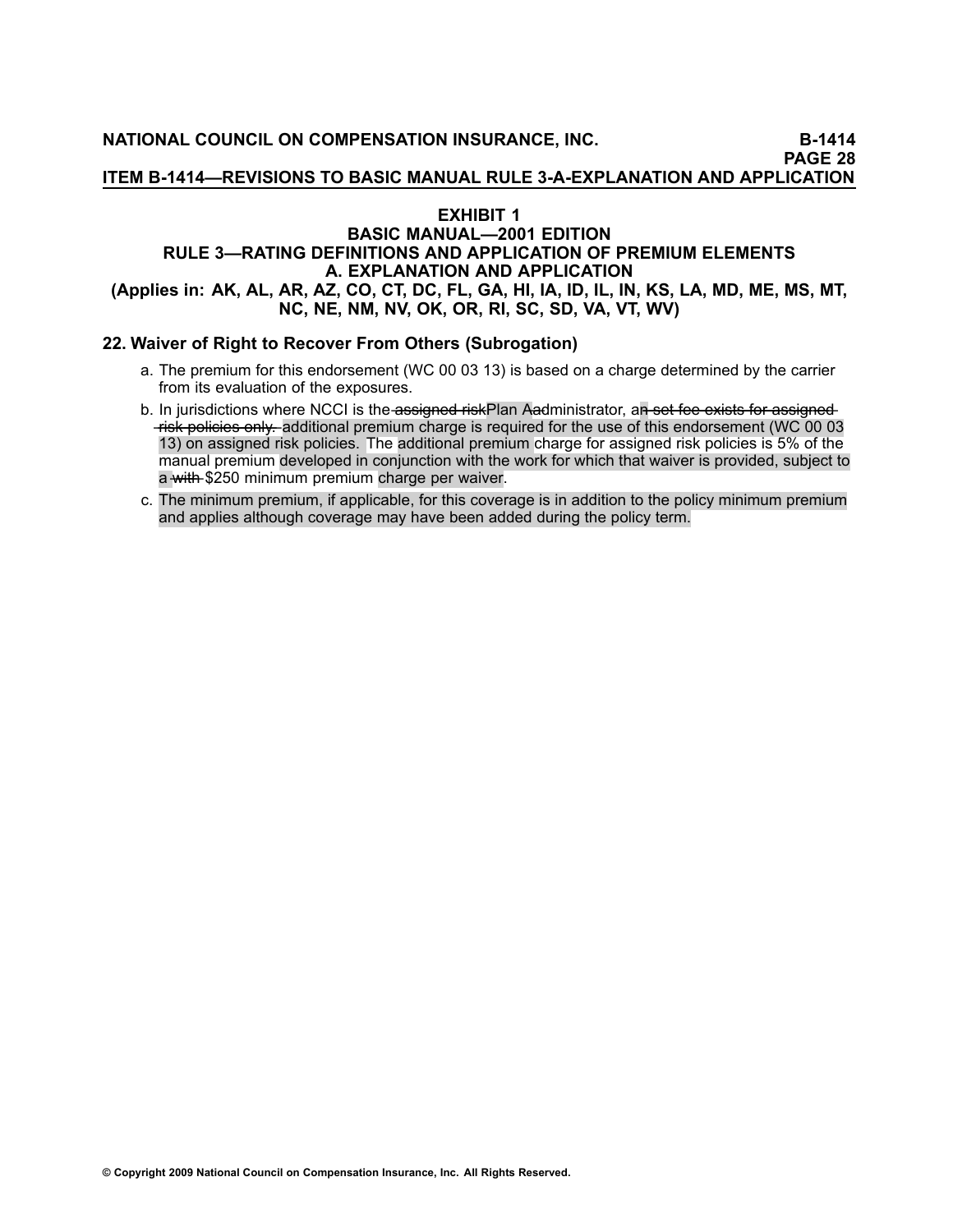**NATIONAL COUNCIL ON COMPENSATION INSURANCE, INC. B1414**

**PAGE <sup>29</sup>**

**ITEM B1414—REVISIONS TO BASIC MANUAL RULE 3AEXPLANATION AND APPLICATION**

# **EXHIBIT <sup>1</sup> BASIC MANUAL—2001 EDITION APPENDIX <sup>A</sup>**

(Applies in: AK, AL, AR, AZ, CO, CT, DC, FL, GA, HI, IA, ID, IL, IN, KS, KY, LA, MD, ME, MS, MO, MT, NC, NE, NH, NM, NV, OK, OR, RI, SC, SD, TN, UT, VA, VT, WV)

# **STATE REFERENCE CHART PREMIUM DISCOUNT TABLES**

|                         | TYPE A<br><b>CARRIERS</b> |                  | TYPE B<br><b>CARRIERS</b> |              | <b>ASSIGNED RISK (e)</b><br><b>PLAN</b> |              |
|-------------------------|---------------------------|------------------|---------------------------|--------------|-----------------------------------------|--------------|
|                         | <b>Effective</b>          |                  | <b>Effective</b>          |              | <b>Effective</b>                        |              |
| <b>State</b>            | <b>Date</b>               | <b>Table</b>     | <b>Date</b>               | <b>Table</b> | <b>Date</b>                             | <b>Table</b> |
| Alabama                 | (f)                       |                  | (f)                       |              | N/A                                     |              |
| Alaska                  | (f)                       |                  | (f)                       |              | N/A                                     |              |
| Arizona                 | 10/1/1995                 | $\boldsymbol{9}$ | 10/1/1995                 | 10           | 10/1/1995                               | 9            |
| Arkansas                | (f)                       |                  | (f)                       |              | N/A                                     |              |
| Colorado                | (f)                       |                  | (f)                       |              | N/A                                     |              |
| Connecticut             | (f)                       |                  | (f)                       |              | 10/1/1980                               | 3            |
| District of<br>Columbia | (f)                       |                  | (f)                       |              | N/A                                     |              |
| Florida                 | 1/1/2007                  | 9                | 1/1/2007                  | 10           | N/A                                     |              |
| Georgia                 | (f)                       |                  | (f)                       |              | N/A                                     |              |
| Hawaii                  | (f)                       |                  | (f)                       |              | N/A                                     |              |
| Idaho                   | 1/1/1996                  | $\boldsymbol{9}$ | 1/1/1996                  | 10           | N/A                                     |              |
| Illinois                | 1/1/2004                  | 9(b)             | 1/1/2004                  | 10(b)        | N/A                                     |              |
| Indiana                 | 1/1/1996                  | 9(a)             | 1/1/1996                  | 10(a)        | N/A                                     |              |
| Iowa                    | 1/1/1997                  | $\boldsymbol{9}$ | 1/1/1997                  | 10           | N/A                                     |              |
| Kansas                  | (f)                       |                  | (f)                       |              | N/A                                     |              |
| Kentucky                | (f)                       |                  | (f)                       |              | N/A                                     |              |
| Louisiana               | (f)                       |                  | (f)                       |              | N/A                                     |              |
| Maine                   | (f)                       |                  | (f)                       |              | N/A                                     |              |
| Maryland                | (f)                       |                  | (f)                       |              | N/A                                     |              |
| Minnesota               | N/A                       |                  | N/A                       |              | N/A                                     |              |
| Mississippi             | (f)                       |                  | (f)                       |              | N/A                                     |              |
| Missouri                | (f)                       |                  | (f)                       |              | N/A                                     |              |
| Montana                 | (f)                       |                  | (f)                       |              | N/A                                     |              |
| Nebraska                | (f)                       |                  | (f)                       |              | N/A                                     |              |
| Nevada                  | (f)                       | $\boldsymbol{9}$ | (f)                       |              | N/A                                     |              |
| New<br>Hampshire        | (f)                       |                  | (f)                       |              | 1/1/1995                                | 8            |
| <b>New Mexico</b>       | (f)                       |                  | (f)                       |              | 8/1/1992                                | (d)          |
| North Carolina          | (g)                       |                  | (g)                       |              | N/A                                     |              |
| Oklahoma                | (f)                       |                  | (f)                       |              | N/A                                     |              |
| Oregon                  | (f)                       |                  | (f)                       |              | 1/1/1990                                | 8            |
| Rhode Island            | 11/1/1998                 | 9                | 1/1/1998                  | 10(c)        | N/A                                     |              |
| South Carolina          | (f)                       |                  | (f)                       |              | N/A                                     |              |
| South Dakota            | (f)                       |                  | (f)                       |              | N/A                                     |              |

© Copyright 2009 National Council on Compensation Insurance, Inc. All Rights Reserved.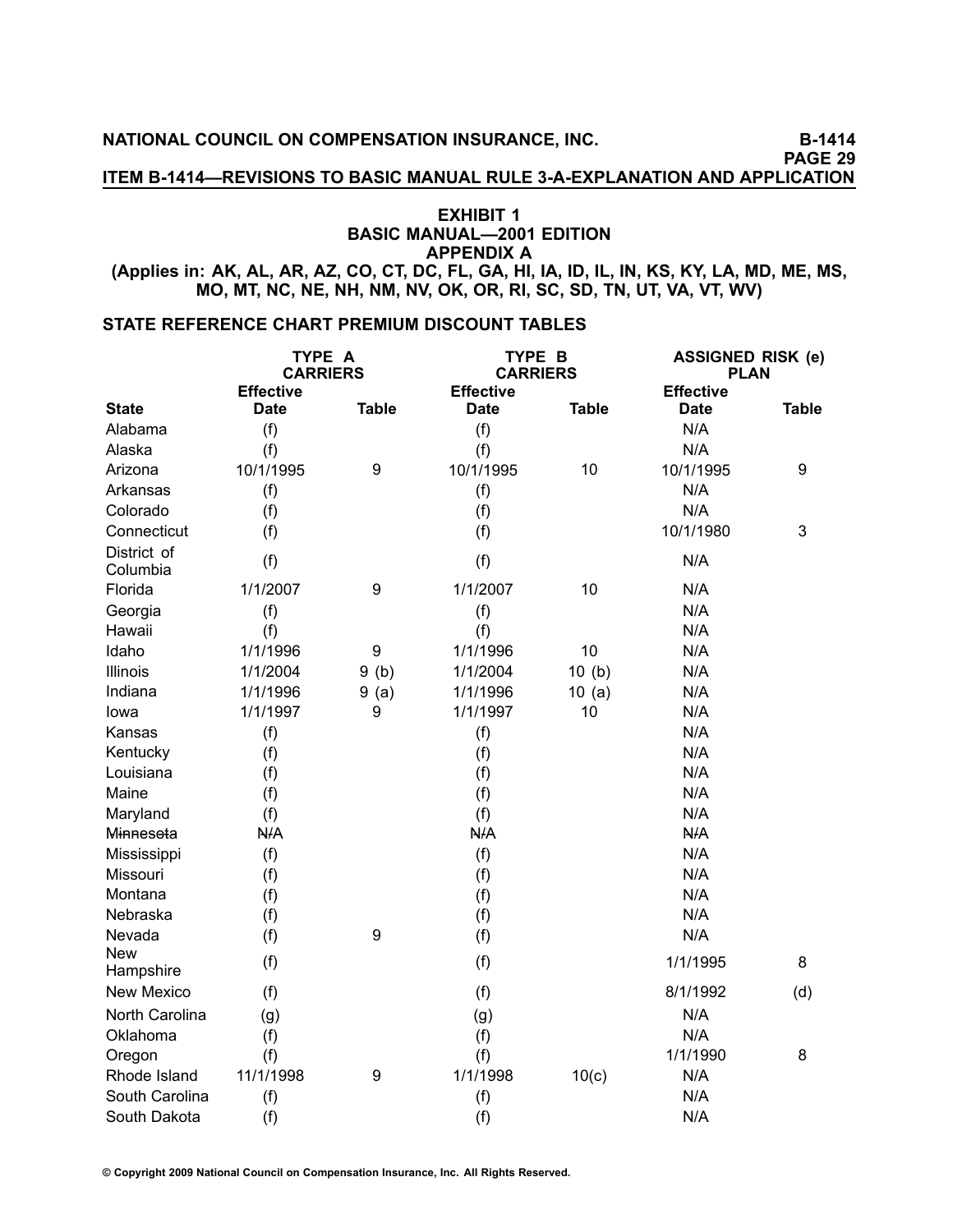**NATIONAL COUNCIL ON COMPENSATION INSURANCE, INC. B1414**

**PAGE <sup>30</sup>**

**ITEM B1414—REVISIONS TO BASIC MANUAL RULE 3AEXPLANATION AND APPLICATION**

# **EXHIBIT <sup>1</sup> (CONT'D) BASIC MANUAL—2001 EDITION APPENDIX <sup>A</sup>**

(Applies in: AK, AL, AR, AZ, CO, CT, DC, FL, GA, HI, IA, ID, IL, IN, KS, KY, LA, MD, ME, MS, MO, MT, NC, NE, NH, NM, NV, OK, OR, RI, SC, SD, TN, UT, VA, VT, WV)

|               | TYPE A<br><b>CARRIERS</b> |       | TYPE B<br><b>CARRIERS</b> |       | <b>ASSIGNED RISK (e)</b><br><b>PLAN</b> |       |
|---------------|---------------------------|-------|---------------------------|-------|-----------------------------------------|-------|
|               | <b>Effective</b>          |       | <b>Effective</b>          |       | <b>Effective</b>                        |       |
| <b>State</b>  | <b>Date</b>               | Table | <b>Date</b>               | Table | <b>Date</b>                             | Table |
| Tennessee     | (f)                       |       | (f)                       |       | 1/1/1990                                |       |
| Utah          | (f)                       |       | (f)                       |       | N/A                                     |       |
| Vermont       | (f)                       |       | (f)                       |       | N/A                                     |       |
| Virginia      | (f)                       |       | (f)                       |       | N/A                                     |       |
| West Virginia | (f)                       |       | (f)                       |       | N/A                                     |       |
| Wisconsin     | 7/1/1998                  | 9     | 7/1/1998                  | 10    | N/A                                     |       |

N/A Not Applicable.

- <sup>a</sup> Premium Discounts are not mandatory in Indiana.
- <sup>b</sup> Advisory basis only or voluntary business.
- <sup>c</sup> Advisory for carriers writing less than 1% of state workers compensation premium volume.
- <sup>d</sup> See particular state pages.
- <sup>e</sup> To be used by all carriers for policies issued under an assigned risk plan.
- <sup>f</sup> NCCI does not file Premium Discount Tables. Carriers must choose the applicable table and obtain approval for its use from the appropriate state insurance regulatory authority.
- <sup>g</sup> NCRB does not file Premium Discount Tables.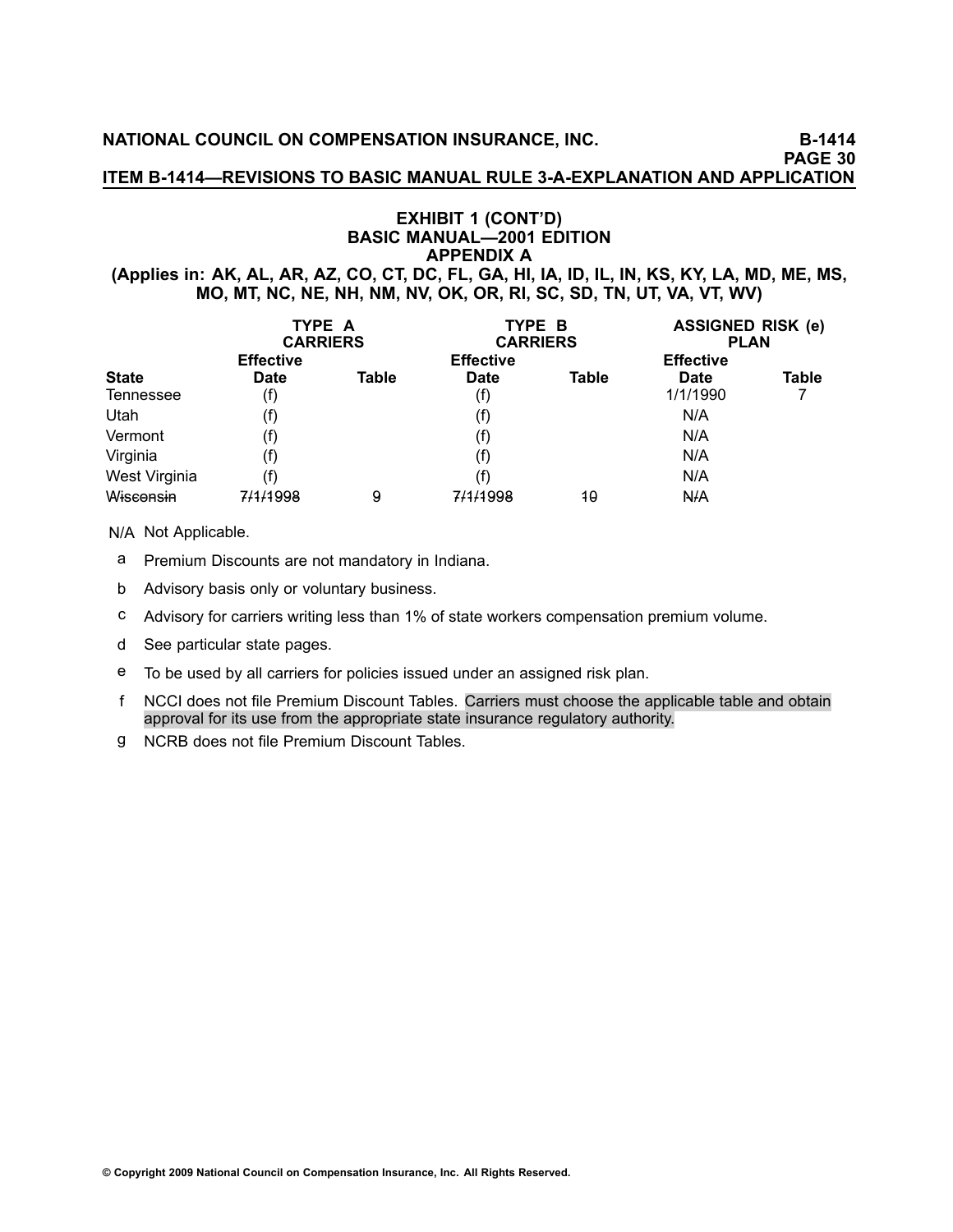**ITEM B1414—REVISIONS TO BASIC MANUAL RULE 3AEXPLANATION AND APPLICATION**

**PAGE <sup>1</sup>**

# **EXHIBIT <sup>2</sup> BASIC MANUAL—2001 EDITION RULE 3—RATING DEFINITIONS AND APPLICATION OF PREMIUM ELEMENTS A. EXPLANATION AND APPLICATION (Applies in: NC)**

# **11. Expense Constant**

a. The expense constant is:

- • Not subject to premium discount, experience rating modification, retrospective rating adjustment, or additional charges for the catastrophe provisions detailed in Rule 3-A-24
- • Included in the minimum premium for each classification and must not be added to the minimum premium if the minimum premium becomes the final premium for the policy
- • Shown on the Information Page of the policy. For details, *refer to User's Guide D2g(6). Refer to the User's Guide for an example.*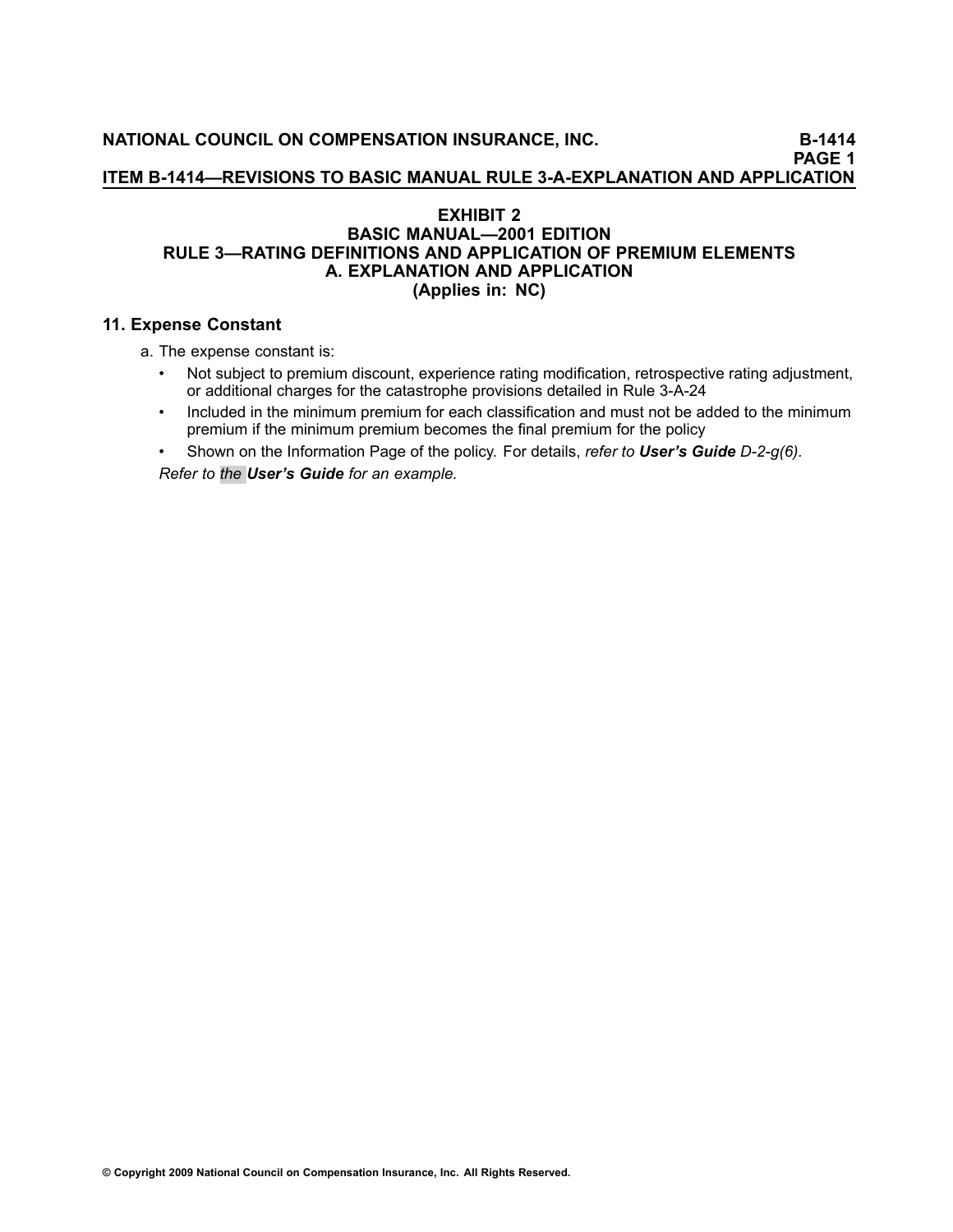**NATIONAL COUNCIL ON COMPENSATION INSURANCE, INC. B1414 PAGE <sup>2</sup> ITEM B1414—REVISIONS TO BASIC MANUAL RULE 3AEXPLANATION AND APPLICATION**

# **EXHIBIT <sup>2</sup> BASIC MANUAL—2001 EDITION RULE 3—RATING DEFINITIONS AND APPLICATION OF PREMIUM ELEMENTS A. EXPLANATION AND APPLICATION (Applies in: NC)**

#### 12. Coal Mine Disease Charge (Federal Coal Mine Safety and Health and Safety Act)

Change Rule 3-A-12-c as follows:

c. Advisory loss costs or rates for employers not described by <sup>a</sup> coal mine classification and for former coal mine operators are subject to "a" rating, and are not shown separately in the state pages.